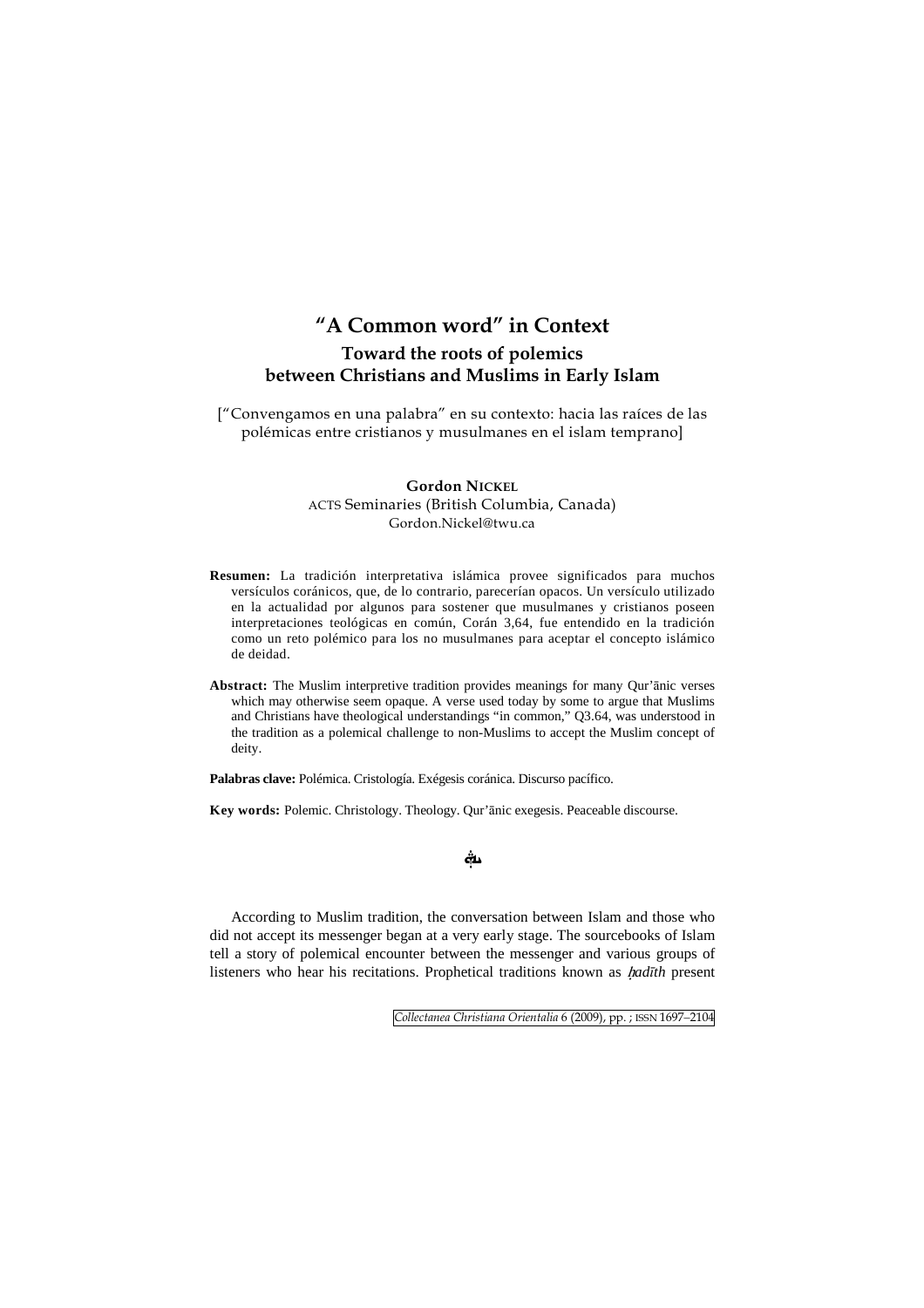the words of various antagonists and the replies of the messenger.<sup>1</sup> The earliest biographies of the messenger and the Muslim histories of the origins of Islam identify particular groups of polytheists in Makka and Jews in Madīna who resisted the recitations and denied their divine provenance.<sup>2</sup> These groups neither acknowledged the prophethood of the messenger nor recognized his authority to speak from God.

The Muslim scripture contains a range of materials which seem to reflect polemical situations. Many passages in the Qur'ān give the reader the impression of entering debates in progress between the claims of Islam and groups of listeners who do not accept those claims.<sup>3</sup> Scholars have made such observations from a close reading of text and context and, as will be shown below, the Muslim interpretive tradition has tended to support these directions. The main Qur'ānic claims seem to be that the reciter of the verses is a true messenger of Allah, and that the words he is reciting are sent down by Allah. The listeners who question or reject the claims appear most often to be Jews or "associators." These adversaries counter that far from being a prophet, the reciter is a poet, a sorcerer or a soothsayer, or that he is mad or possessed by *jinn*. They describe the messenger's recitation as a forgery, as nothing but old stories, or confused dreams. The Qur'ān

<sup>1</sup> Many such *adīth* can be found, for example, in book 60 of AL-BUKHĀRĪ's collection, *kitāb altafsīr*. *Ṣaī al-Bukhārī* (Cairo: al-'Arabī, 1955), VI. See Ignaz GOLDZIHER, "Über muhammedanische Polemik gegen Ahl al-kitāb," *Zeitschrift der Deutschen Morgenländischen Gesellschaft* XXXII (1878), pp. 344f.; Martin SCHREINER, "Zur Geschichte der Polemik zwischen Juden und Muhammedanern," *Zeitschrift der Deutschen Morgenländischen Gesellschaft* XLII (1888), pp. 592-596; H. HIRSCHFELD, "Historical and legendary controversies between Mohammad and the Rabbis," *Jewish Quarterly Review* X (1897-8), pp. 100-112; Georges VAJDA, "Juifs et Musulmans selon le Ḥadīṯ," *Journal Asiatique* CCXXIX (1937), pp. 85-109; and G.H.A. JUYNBOLL, "Ḥadīth and the Qur'ān," in Jane Dammen MCAULIFFE (ed.), *Encyclopaedia of the Qur'ān* (Leiden: Brill 2002), II, p. 391.

 $\overline{2}$  IBN ISḤĀQ, *Sīrat al-Nabī*, ed. Muḥammad Muḥīyā al-Dīn 'Abd al--amīd (Cairo: Maktabat Muḥammad 'Alī Ṣabīh wa Awlād, 1963), III, pp. 372-412. Alfred GUILLAUME (trans.), *The Life of Muḥammad* (Karachi: Oxford University Press, 1955), pp. 247-270. Rudolf SELLHEIM, "Prophet, Caliph und Geschichte: Die Muḥammed-Biographie des Ibn Isḥāq," *Oriens* XVIII-XIX (1965-7), pp. 53-54, 62, 80-82. John WANSBROUGH, *The Sectarian Milieu: Content and Composition of Islamic Salvation History* (Oxford: Oxford University Press, 1978), pp. 11-42.

<sup>3</sup> Cf. Kate ZEBIRI, "Polemic and Polemical Language," in J.D. MCAULIFFE (ed.), *Encyclopaedia of the Qur'ān*, IV, p. 114.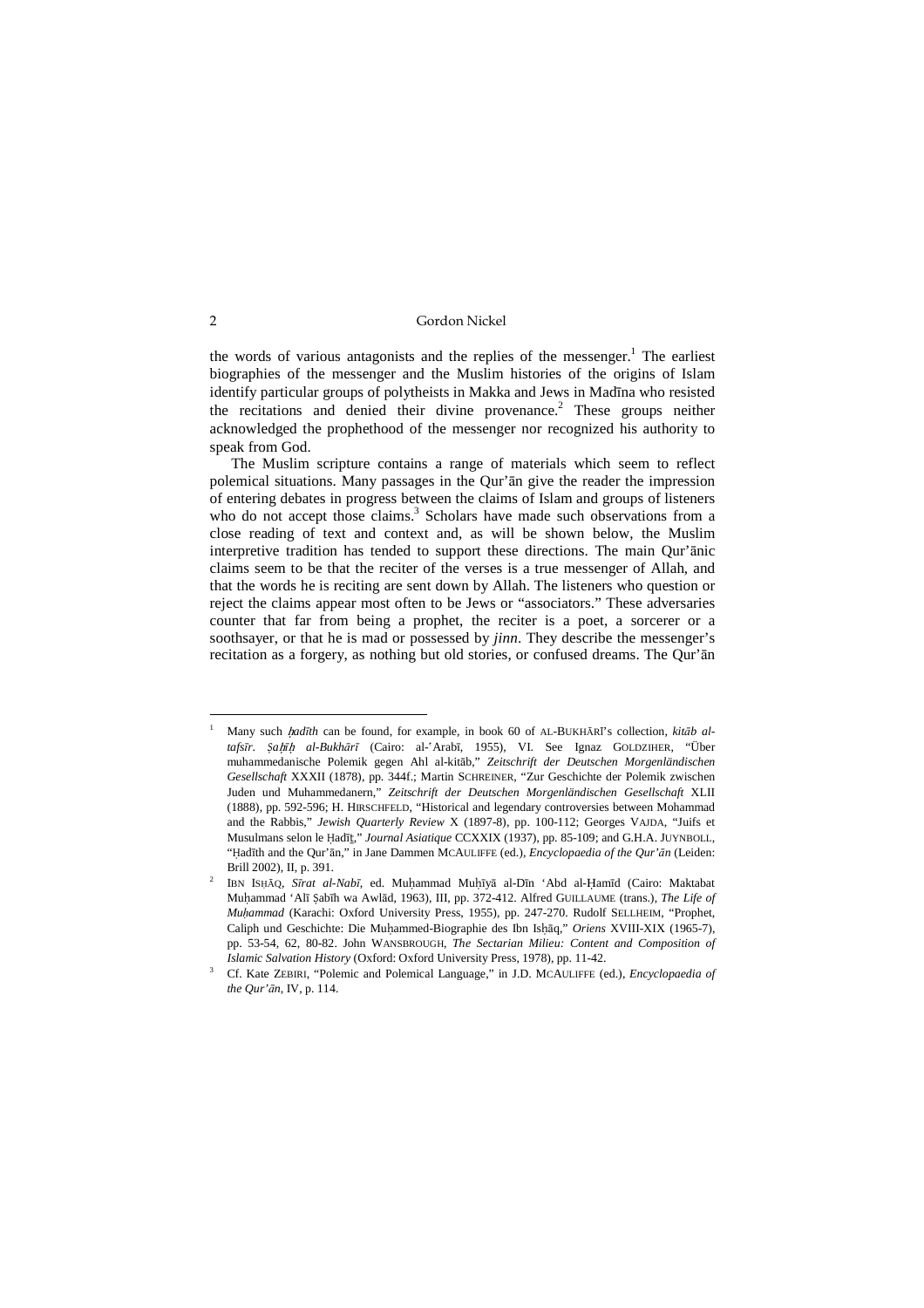replies with affirmations of the messenger's true status.<sup>4</sup> Elsewhere in the Qur'ān, claims are made for the true identity of figures familiar from the Bible. Such passages seem to be responding to claims for these figures made by Jews and Christians.

Scholars often remain tentative about the meaning of any one passage in the Qur'ān because the Qur'ān does not generally supply the setting for the recitation. The style of the Qur'anic discourse is allusive and elliptical.<sup>5</sup> The Qur'anic text frequently lacks words or units of information which might otherwise be considered essential to a clear expression of meaning. Muslim scripture gives the impression of being addressed to an audience which could supply missing details to which the text only refers.<sup>6</sup> Even narrative in the Qur'an is "often unintelligible without exegetical complement."<sup>7</sup> In the case of polemical passages, the reader usually encounters ambiguity about many parts of a sentence, including the identities of the subject and object, and the nature of the dispute.<sup>8</sup>

Because of these uncertainties of meaning, Muslim scholars in the early centuries of Islam attempted to provide a setting for the words of scripture. One common method was to specify the "occasion of revelation" (*sabab al-nuzūl*) for

<sup>4</sup> Kate ZEBIRI, "Argumentation," in Andrew RIPPIN (ed.), *The Blackwell Companion to the Qur'ān* (Oxford: Blackwell, 2006), p. 274.

<sup>5</sup> John WANSBROUGH, *Quranic Studies: Sources and Methods of Scriptural Interpretation* (Oxford: Oxford University Press, 1977), pp. 1, 42, 57; IDEM, *Sectarian Milieu*, pp. 24-25.

<sup>6</sup> J. WANSBROUGH, *Quranic Studies*, p. 1.

<sup>7</sup> J. WANSBROUGH, *Quranic Studies*, p. 131. Wansbrough characterized Muslim scripture as a "torso" needing completion by the *sīra-maghāzī* literature. *Sectarian Milieu*, p. 45. Norman CALDER prefered the image of a Chinese painting, in which the missing details do indeed need to be filled in—but only according to independent structures. "Tafsīr from Ṭabarī to Ibn Kathīr: Problems in the description of a genre, illustrated with reference to the story of Abraham," in G.R. HAWTING and Abdul-Kader A. SHAREEF (eds.), *Approaches to the Qur'ān* (London: Routledge, 1993), p. 115.

<sup>8</sup> "[The Qur'ān] almost never mentions by name those who ask, challenge, seek guidance, doubt, or abuse, which is one of the reasons the Qur'ān has been named a 'text without a context.'" Stefan WILD, "The Self-Referentiality of the Qur'ān: Sura 3:7 as an Exegetical Challenge," in J.D. MCAULIFFE, Barry D. WALFISH, and Joseph W. GOERING (eds.), *With Reverence for the Word: Medieval Scriptural Exegesis in Judaism, Christianity, and Islam* (Oxford: Oxford University Press, 2003), p. 422. Matthias RADSCHEIT, for example, discusses the "anonymity" of the Qur'ān's polemical passages and concludes that not only is it difficult to be sure of the identity of the prophet's opponents, but also of the identity of the prophet. *Die koranische Herausforderung: Die* taḥaddī *Verse im Rahmen der Polemikpassagen des Korans* (Berlin: Klaus Schwarz, 1996), pp. 14- 23.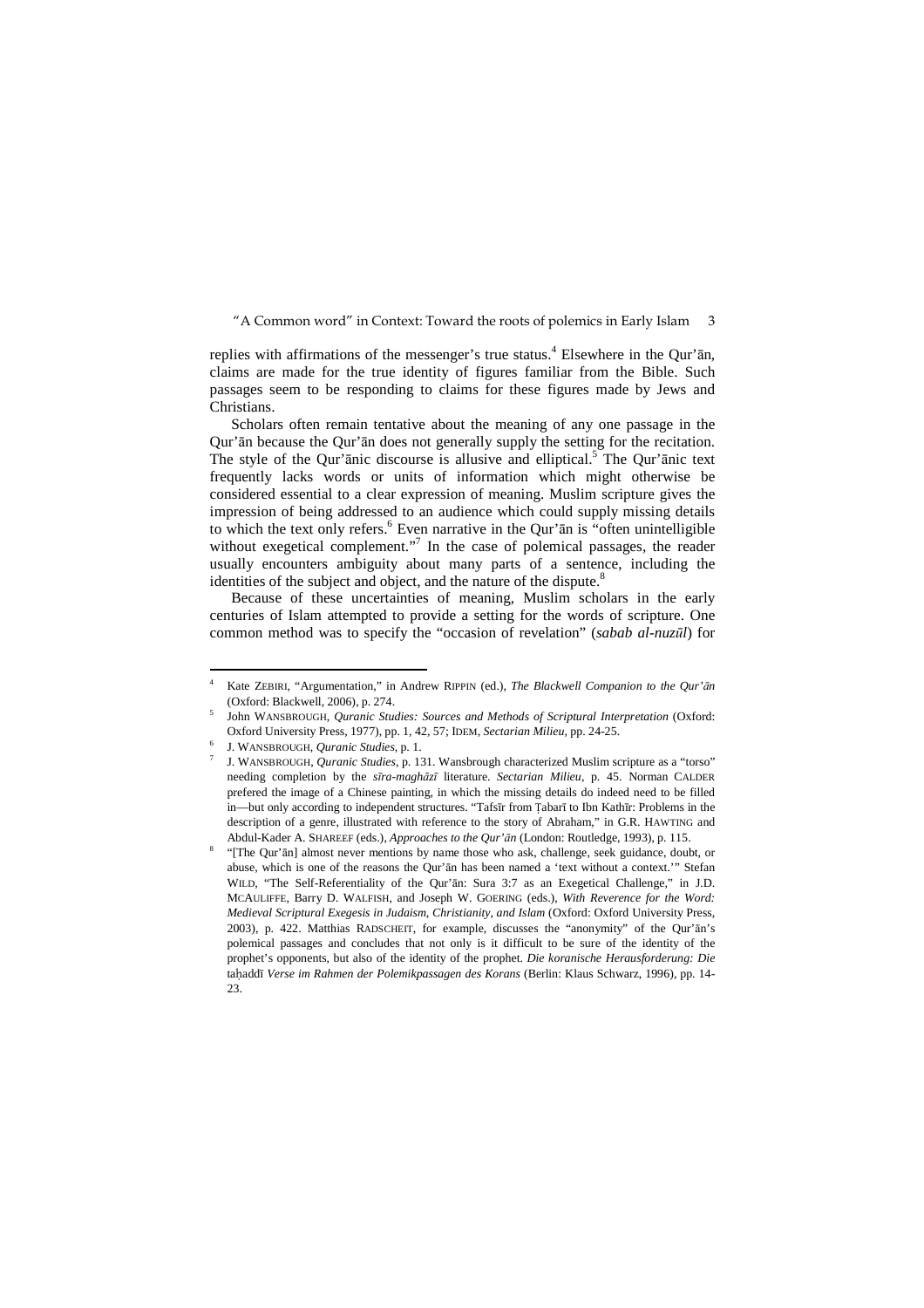each verse.<sup>9</sup> *Sīra* and *maghāzī* literature provided a continuous narrative framework for the recitations, which by Muslim accounts were spoken at many different times within a 23-year period and are not arranged chronologically in the canonical sequence. Both kinds of material were used in commentaries on the Qur'ān, and in fact some of the earliest Muslim commentaries explain meaning chiefly by providing narrative and *tayīn al-mubham*, or identification of the anonymous.

Frequently already in the earliest Muslim biographies of Muḥammad, narrative accounts are offered in an attempt to associate verses of the Qur'ān with particular encounters between various groups and the prophet of Islam. The Muslim portrayals of these encounters specify time and place, and provide names and descriptions of the antagonists, lengthy quotations from the conversations, and many other details. These accounts are also found in many classical Muslim commentaries on the Qur'ān. As a result, many verses of the Qur'ān began to be associated with traditions about their narrative settings. Such verses were not simply understood to have "plain meanings," clear to any listener or reader, but rather were thought to require extra information. This way of approaching the meanings of the Qur'ān through tradition continues for many Muslims around the world today.

One important example of the interplay of scriptural text and narrative setting is the traditional understanding of Q3.64. This verse has come into some notoriety in recent years through its prominent use in a major Muslim invitation to dialogue issued in October 2007.<sup>10</sup> Read on its own, 3.64 appears to reflect polemical

<sup>9</sup> Gordon NICKEL and Andrew RIPPIN, "The Qur'ān," in A. RIPPIN (ed.), *The Islamic World* (London: Routledge, 2008), p. 149.

<sup>&</sup>lt;sup>10</sup> The document titled "A Common Word between Us and You," was posted on October 13, 2007 at http://www.acommonword.com/index.php?lang=en&page=option1 by the Royal Aal al-Bayt Institute for Islamic Thought. The text of Q3.64 is featured on pp. 2-3, 13-14, and 15. The document takes its title from a translation of a phrase in this verse. Part of this research on the understanding of 3.64 in the Muslim interpretive tradition was presented in a panel discussion on "A Common Word" at the meetings of the American Academy of Religion in Chicago, November 3, 2008. I would like to thank the many scholars who read an earlier draft of this manuscript and gave good suggestions for improvement, including Juan Pedro Monferrer, Irving Hexham, Harold Netland, Jon Hoover, Alan Guenther, Linda Darwish, Mark Durie, Christine Schirrmacher, Martin Whittingham, Elmer Martens, John Azumah, David Shenk, Janet Epp-Buckingham, Ed Loewen, Marvin Dick, Andy Faust, May Lee Chau, Wagdi Iskandar, Dwight Hutchison, Grant Havers, Warren Larson, Jim Cunningham, Lisa Laine, and Erol Dogan; as well as my partners in the AAR panel, Gerald McDermott, Caner Dagli and Joseph Lumbard.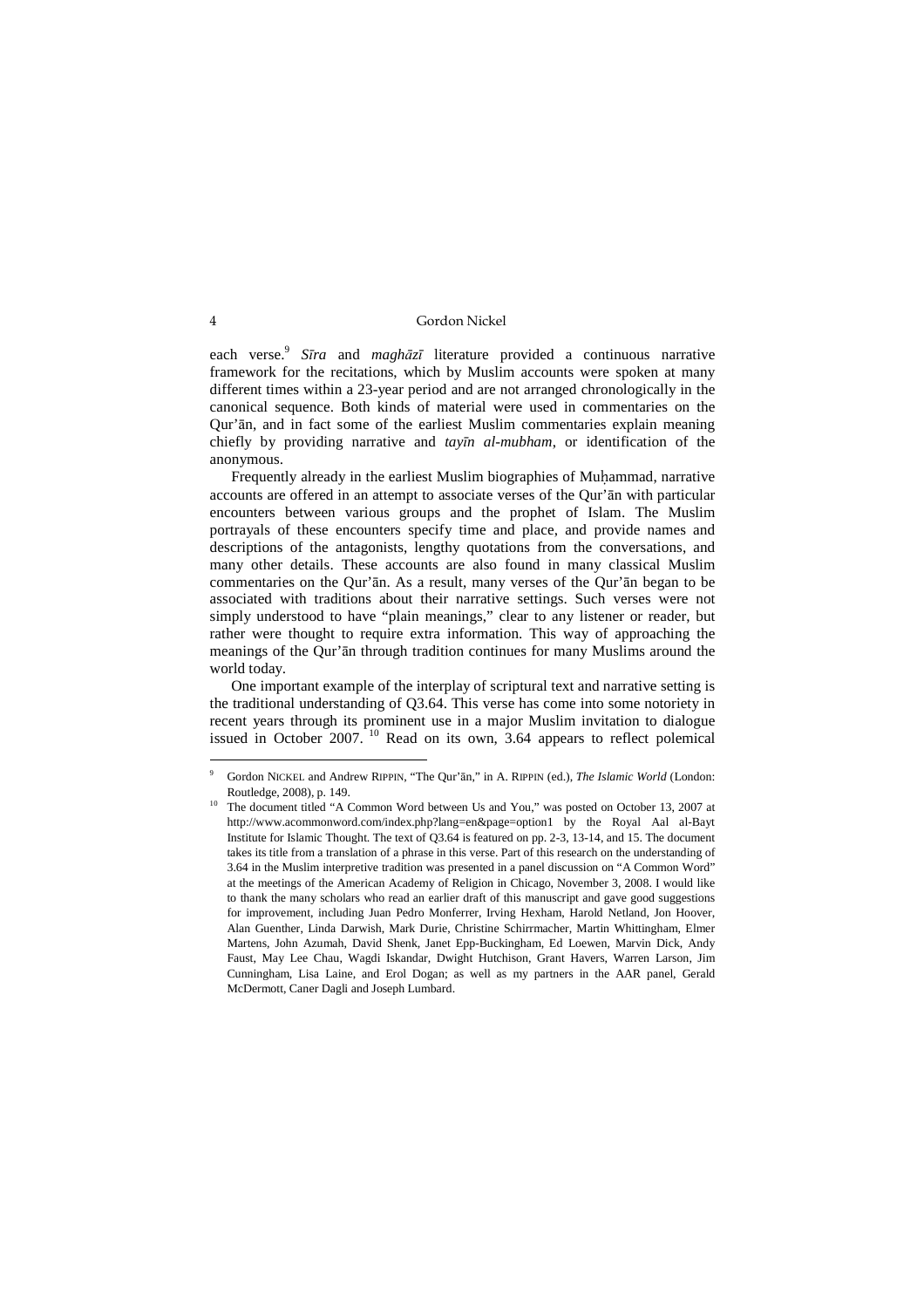interaction with a group of listeners who are called to a particular understanding of deity. In its recent use, however, the verse is advanced as an indication that Muslims and Christians share some theological understandings "in common." The text of 3.64 reads: "Say: 'O People of the Scripture! Come to a word that is common between you and us, "We serve only God, and we associate nothing with Him, and we do not take each other as lords to the exclusion of God."' If they turn away, say, 'Bear witness that we surrender.'"<sup>11</sup>

Readings of the verse in the Islamic interpretive tradition tended to understand a polemical context. The  $12^{th}$ -century exegete Fakhr al-Dīn al-Rāzī (d. 1209/606)<sup>12</sup> wrote that in Q3.64, Allah mentioned three things in particular, "because Christians bring together these three."<sup>13</sup> He explained:

They worship someone other than Allah, that is the Messiah. They associate others with Him, and that is because they say that Allah is three: Father and Son and Holy Spirit. They have asserted three equal (*sawā'*) and eternal (*qadīm*) divine personalities (*dhawāt*). We say they assert three eternal personalities because they say the hypostasis (*uqnūm*) of the Word armed itself (*tadarra'a*) in the humanity (*nāsūt*) of the Messiah. The hypostasis of the Holy Spirit armed itself in the humanity of Mary. Had these two hypostases not been independent and separate, they could not have separated from the Father and armed themselves in Jesus and Mary. Thus because they asserted three independent divine hypostases, they committed *shirk* (ashraka).

Not all Muslim commentators have specified Christians as the audience of this verse, and few have provided the theological detail characteristic of al-Rāzī. As al-Ṭabarī (d. 923/310) wrote repeatedly throughout his great commentary, "the people of interpretation disagree concerning the occasion of revelation of this verse."<sup>15</sup> However, Rāzī's comments, as we shall see, are well within the bounds of the

<sup>&</sup>lt;sup>11</sup> Unless otherwise indicated, English translations from the Qur'an are those of Alan JONES (trans.), *The Qur'ān* (Gibb Memorial Trust, 2007).

<sup>12</sup> This indicates the year of al-Rāzī's death in both A.D. and A.H. ("Anno Hegirae"—lunar years dated from the *hijra* in 622 A.D.).

<sup>13</sup> Al-Fakhr al-Dīn AL-RĀZĪ, *Mafātīḥ al-Ghayb, al-Tafsīr al-Kabīr* (Beirut: Dār Iḥyā' al-Turāth al- 'Arabī, 1973), VIII, p. 86.

<sup>14</sup> AL-RĀZĪ, *Mafātīḥ al-Ghayb*, VIII, p. 86.

<sup>15</sup> For example, at Q3.64, Abū Ja'far Muḥammad ibn Jarīr AL-ṬABARĪ, *Tafsīr al-Ṭabarī, Jāmi' albayān 'an ta'wīl al-Qur'ān*, ed. Maḥmūd Muḥammad Shākir and Aḥmad Muḥammad Shākir (Cairo, 1955-69, 2nd ed.), VI, p. 322.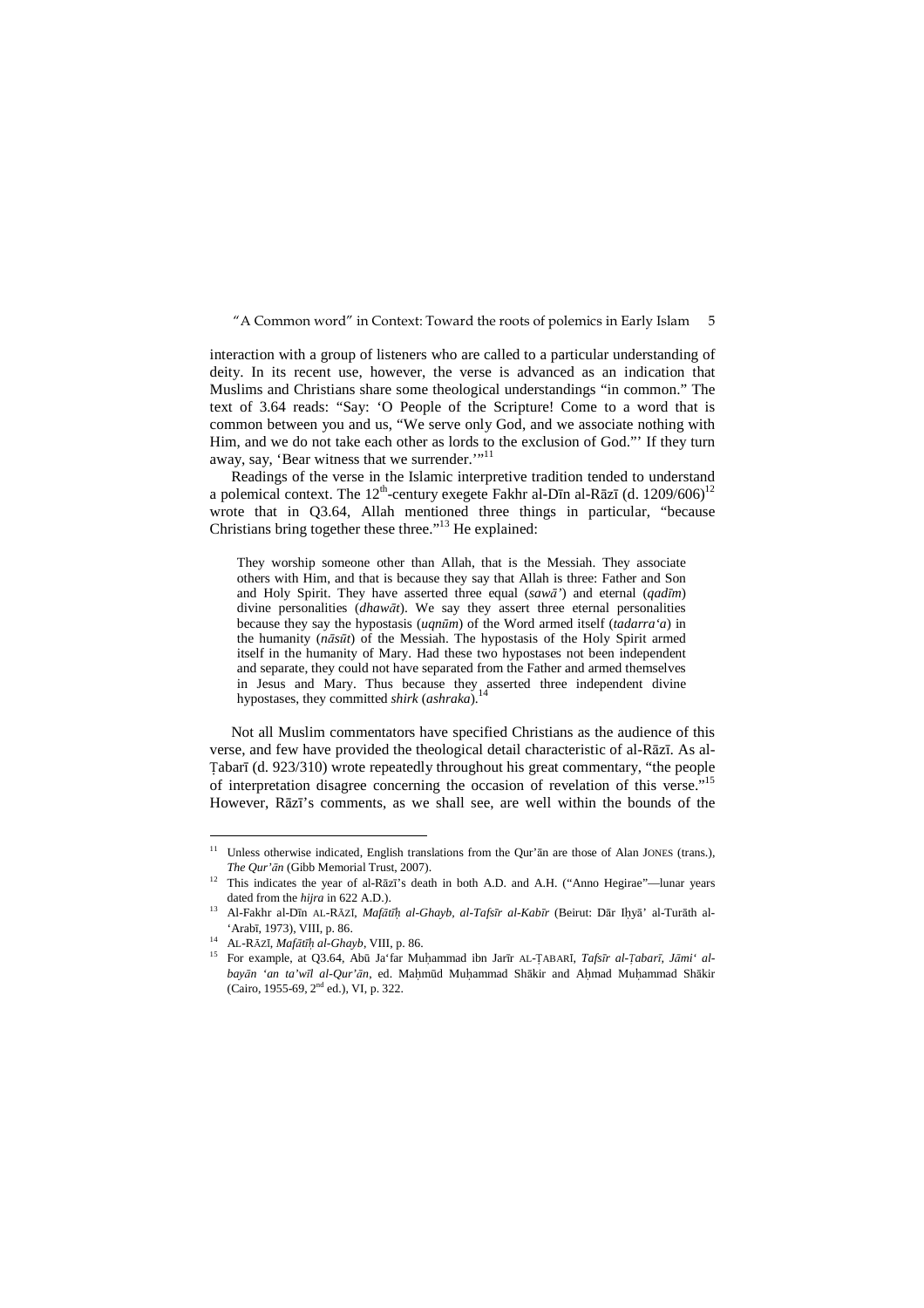classical Muslim interpretive tradition. His treatment of the verse, described more fully below, adds dimensions of rational discourse and theological reflection which lead into some of the most important issues of interfaith encounter.

The context of Q3.64 suggests that the verse reflects a polemical encounter between the speaker and a group of Christians and/or Jews. Traditional Muslim designation of the "occasion of revelation" for 3.64 tended to favour a meeting with a particular group of Christians. Exegesis of the verse by the great scholars of the Muslim interpretive tradition, however, made more room for the involvement of Jews in the story. In their treatment of this verse, Muslim exegetes showed a freedom to make a strong case for an Islamic concept of deity. They attacked what they took to be the wrong faith and false worship of Christians and Jews. They did not generally understand "a common word" to signify a belief which Muslims, Christians and Jews hold in common. Rather, they understood the verse to indicate a call to Christians and/or Jews to acknowledge the "truth" of the speaker. Some Muslim commentators saw this challenge leading in a political direction and appeared to anticipate military engagement for failure to submit to a Muslim concept of deity. Other Muslim interpreters took 3.64 and its preceding context to be a demonstration of a method of rational appeal which they found just and beautiful.

Investigation of this Qur'anic verse will now proceed into observation of the verse in its scriptural context, and secondly into exploration of traditional Muslim understandings of the meaning of the verse as set out in a succession of major commentaries. The commentary passages will then be analyzed for the features of polemic which they display. This will lead finally into some reflections on what medieval Muslim understandings may contribute to the development of peaceable polemic between Christians and Muslims today and in the future.

#### **1. Traditional understandings of the Qur'anic context of 3.64**

Observation of the Qur'ānic context of 3.64 suggests that one or more scriptural communities are concerned in this verse. The verse itself contains the expression "people of the book", but it does not specify which audience is in view. The verse immediately following, 3.65, mentions the Torah and the Gospel and the question of the identity of Abraham. Soon after, 3.67 claims that Abraham was neither "a Jew" nor "a Christian."

Preceding 3.64, however, is an extended passage of material which would seem to interest Christians more than Jews. A narrative about the "wife of 'Imrān" begins at verse 35. Mary explicitly enters the narrative at verse 37. Most Muslim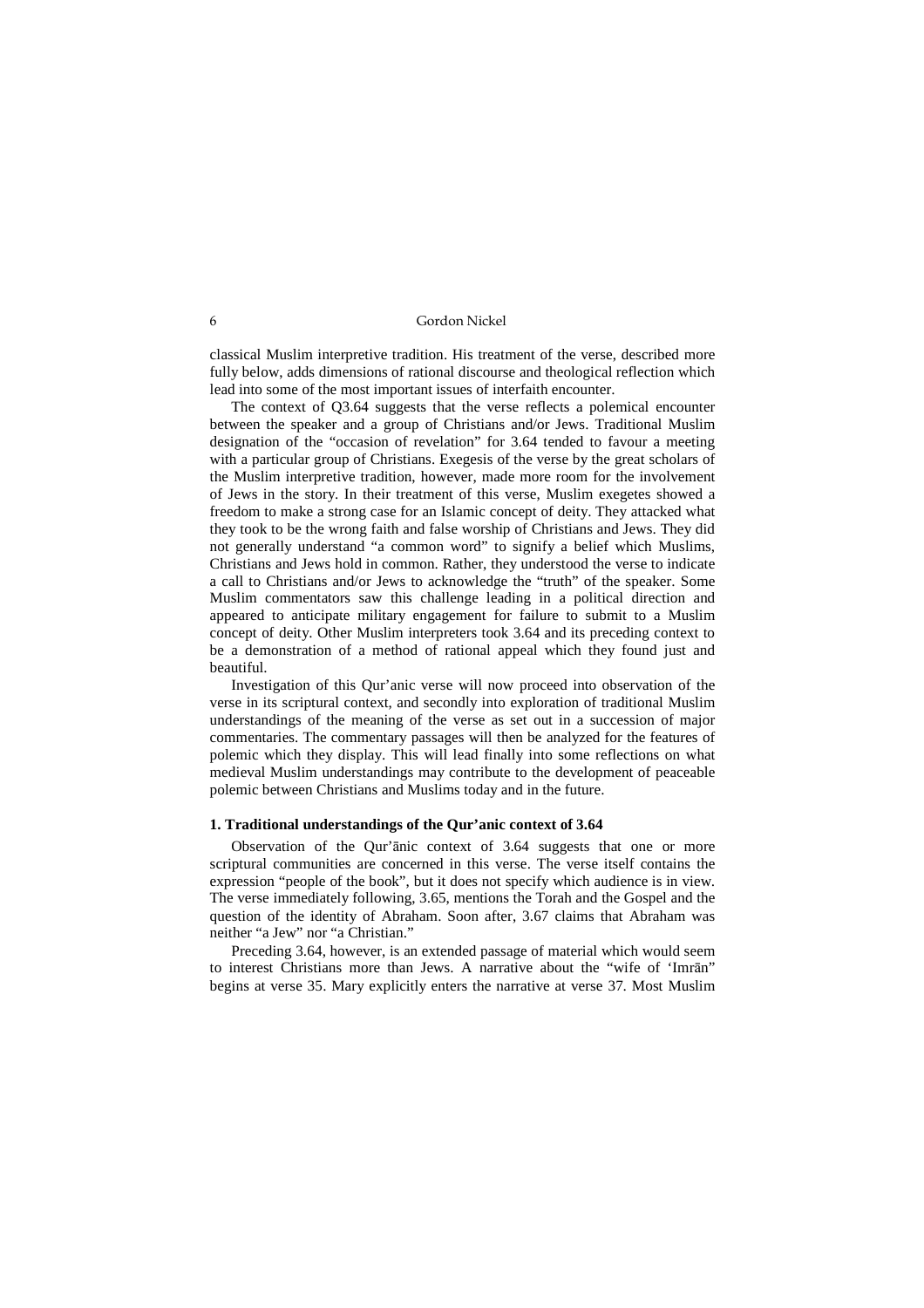interpreters understood Jesus to be referred to in verse 39 by the expression, "a word from Allah." In any case Jesus is indicated by the names 'Īsā and Messiah at verse 45. In verse 49 the infant Jesus speaks from his cradle about the miracles he will do. The narrative about Jesus continues till verse 55, which seems to refer to the death and ascension of Jesus. Verse 59 seems to be a statement about the nature of Jesus: the assertion here is that Allah created Jesus from dust just as he created Adam. Following this verse, a dispute with people who don't accept the Qur'ānic assertion seems to be referred to in verse 61. Just preceding verse 64, at verse 62, comes the apparent claim that the narrative about Jesus starting at verse 35 is "the true story." Verse 63 seems to concern those who do not accept the Qur'ānic account: "If they turn away, God is aware of those who wreak mischief."

From context alone, therefore, Q3.64 seems to fall between two arguments one about the identity of Jesus, and the other about the identity of Abraham. This observation may account for the ambivalence which characterizes the traditional Muslim exegetical treatments of the verse.

This particular Qur'ānic context, however, came with a strong tradition about its occasion of revelation. Muslim commentators are generally agreed that the first eighty or so verses of Sūrat Āl 'Imrān were revealed in response to a delegation of Christians who came to Madīna from Najrān.<sup>16</sup> This is the claim of the earliest Muslim biography of Muḥammad, the *Sīrat al-Nabī* of Ibn Isḥāq (d. 767/150).<sup>17</sup> The best-known Muslim work of the "occasions of revelation" of Qur'ānic verses, the *Asbāb al-Nuzūl* of al-Wāḥidī (d. 1076/468), supports this dating of the passage.<sup>18</sup> This tradition is also offered by many Muslim commentaries on the Qur'ān, including the earliest complete extant commentary, the *Tafsīr* of Muqātil ibn Sulaymān (d. 767/150).<sup>19</sup>

<sup>16</sup> Mahmoud M. AYOUB, *The Qur'an and Its Interpreters, Vol. II, The House of 'Imrān* (Albany: State University of New York Press, 1992), p. 1.

<sup>17</sup> IBN ISHĀQ, *Sīrat al-Nabī*, II, p. 415.

<sup>18</sup> Abū al-Ḥasan AL-NĪSĀBŪRĪ AL-WĀḤIDĪ, *Asbāb al-Nuzūl* (Beirut: Dār al-Kutub al-'Ilmiyya, 2006), p. 50.

<sup>19</sup> *Tafsīr Muqātil ibn Sulaymān*, ed. Abd Allāh Maḥmūd Shihāta (Beirut: Mu'assasat al-Tārīkh al- 'Arabiyya, 2002), I, p. 261. See also AL-ṬABARĪ, *Jāmi' al-bayān*, VI, pp. 150, 153; AL-RĀZĪ, *Mafātīh al-Ghayb*, VII, p. 155; Abū 'Abd Allāh Muḥammad ibn Ahmad al-Anṣārī AL-QURTUBĪ, al-*Jāmi' li-Aḥkām al-Qur'ān* (Beirut: Dār Iḥyā' al-Turāth al-'Arabī, 1967), IV, p. 4. Abū Sa'īd 'Abd Allāh ibn 'Umar ibn Muḥammad ibn 'Alī al-Khayr Naṣīr al-Dīn AL-BAYḌĀWĪ, *Anwār al-tanzīl waasrār al-ta'wīl* (Dār al-Ṭibā'ah al-'Āmirah, 1887), I, p. 193.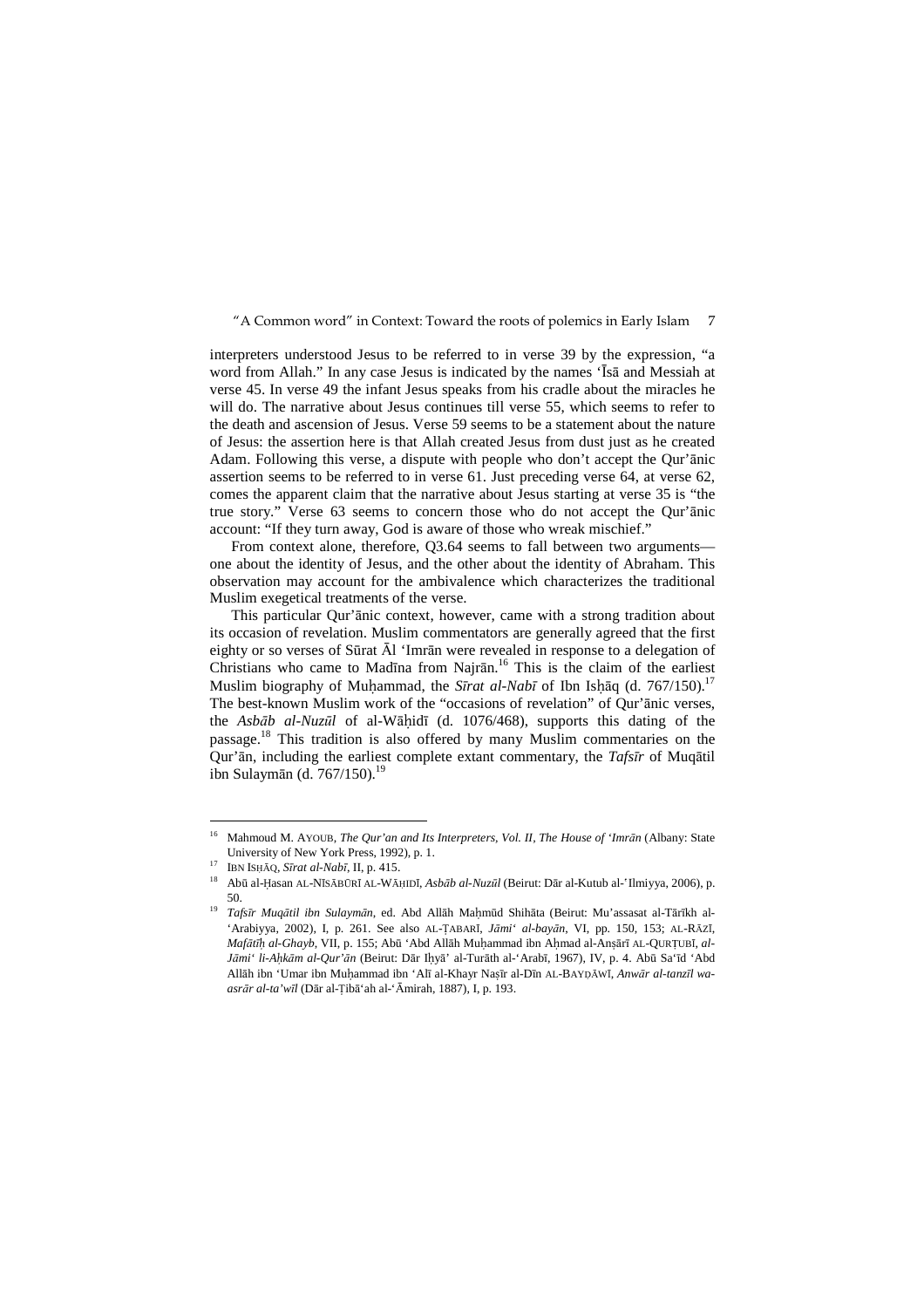Ibn Isḥāq enclosed the entire text of Āl 'Imrān 1-64 in a narrative about the encounter of Muḥammad with the Najrān Christians. The Christians, writes Ibn Isḥāq, attempt to make a case for the deity of Jesus to Muḥammad. They confess, "he is Allah", "he is the son of Allah", and "he is the third of three." Muḥammad commands the Christians to "submit." At this point, according to Ibn Isḥāq, Allah sends down the first 80 verses of  $\bar{A}$ l 'Imrān.<sup>20</sup>

Many Muslim commentators on the Qur'ān offered the story of the delegation of Christians from Najrān closer to their explanations of Q3.64. Muqātil began his narrative of the Najrān visit at verse 59 and continued it through his interpretation of verse 64. His interpretation of these six verses could be said to be completely within the narrative, a typical characteristic of his exegetical method.<sup>21</sup> For Muqātil, the antagonists were the Christians until verse 65, where he turned abruptly to include the leading Jews of Madīna.

Al-Ṭabarī, writing at the end of the third Islamic century, cites a variety of traditions about the occasion of revelation of Q3.64. He attributes to Ibn Ishaq the tradition that this verse applies to the Najrān Christians.<sup>22</sup> However, this is not the only tradition with which he is familiar, and—as we shall see below—he chooses a different interpretive angle. Interestingly, al-Ṭabarī signalled at the beginning of his commentary on Sūra 3 that he understood the theological significance of 3.64. Even if the Christians of Najrān were intended as the primary audience of the "divine argument  $(hujja)$ " in these verses, he wrote, the message applies to any other people "who share in their rejection of faith (*kufr*) in Allah by taking another being beside Him as a lord and a god and a deity (*ma'būd*)."<sup>23</sup>

Major Muslim interpreters after al-Ṭabarī differed in their approach to the occasion of revelation of Q3.64, as well in their views of the influence of context for the verse's meaning. Some commentators considered the verse to be of one piece with the preceding verses as part of a scriptural and prophetic demonstration of how to present the truth to non-Muslims. Al-Rāzī, for example, saw the story of the Christians from Najrān—as well as 3.64 and its preceding context—as a lesson in "rational investigation and reasoning (*al-bath wa-l-naẓar*)," and as a proof that

<sup>20</sup> IBN ISḤĀQ, *Sīrat al-Nabī*, II, pp. 414-415.

<sup>21</sup> J. WANSBROUGH, *Quranic Studies*, pp. 122-131. Wansbrough comments on the similarity of Muqātil's commentary to the *Sīra* of Ibn Isḥāq on page 127.

<sup>22</sup> AL-ṬABARĪ, *Jāmi' al-bayān*, VI, p. 484.

<sup>23</sup> AL-ṬABARĪ, *Jāmi' al-bayān*, VI, p. 151.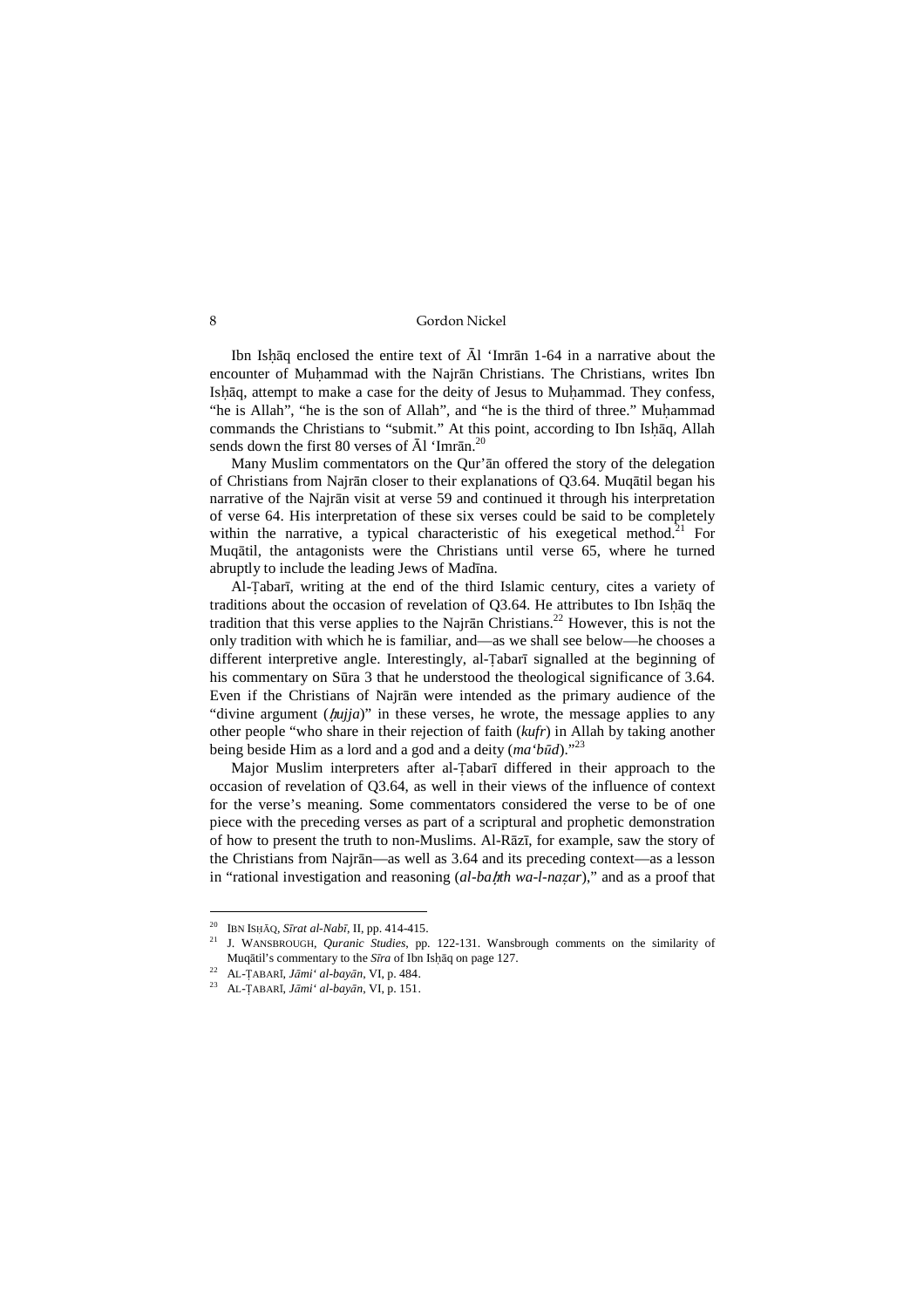"the use of disputation (*munāẓara*) for the purpose of confirming the faith and removing errors (*shubahāt*) was the way of the prophets."<sup>24</sup>

The traditional narrative of the visit of the Christians from Najrān, best known from Ibn Ishāq's account,<sup>25</sup> is that a delegation comes to Madīna from the Yemen<sup>26</sup> to make terms with Muhammad when his conquest of the Arabian Peninsula seems unavoidable. The Christians explain to Muḥammad their belief in the deity of Jesus, and Muḥammad denies their claims. At the end of Muḥammad's recitation of Q3.1-64, according to Ibn Isḥāq, Allah commands Muḥammad to challenge the Christians to mutual invocation of a curse (*mulā'ana*).<sup>27</sup> The Christians discuss the matter among themselves and decide not to participate in the cursing ceremony. Instead they leave Muḥammad in his religion and return to Najrān to practice their own religion.<sup>28</sup>

<sup>24</sup> AL-RĀZĪ, *Mafātīḥ al-Ghayb*, VII, p. 155.

<sup>25</sup> IBN ISḤĀQ, *Sīrat al-Nabī*, II, pp. 412-422. English translation GUILLAUME, pp. 270-277.

There was indeed a vigorous Christian community in Najrān at the start of the seventh century. Irfan Shahîd writes that Christianity was introduced to Najrān in the fifth century through one of its native merchants, named Ḥayyān. "Although the initial Christian impulse came from Ḥīra, where Ḥayyān was baptized, other Christian missionary currents converged on Nadjrān from Byzantine Syria and from Ethiopia, all of which made Nadjrān the main centre of Christianity in South Arabia. Various Christian denominations existed side-by-side in Nadjrān, but Monophysitism was the one that prevailed." "Nadjrān," EI<sup>2</sup>, VII, pp. 871-872.

<sup>27</sup> IBN ISḤĀQ, *Sīrat al-Nabī*, II, p. 422. Widely known in Muslim tradition as the *mubāhala*. R. STROTHMANN, "Die Mubāhala in Tradition und Liturgie," *Der Islam* 33 (1957), pp. 5-29.

<sup>28</sup> IBN ISḤĀQ, *Sīrat al-Nabī*, II, p. 422. The earliest Muslim sources offer a diversity of details of the discussion which occurs among the Najrān Christians in response to Muḥammad's *mubāhala* challenge. In IBN ISHĀQ, the leader of the Christians is convinced of Muhammad's prophethood and thus advises the delegation that cursing Muḥammad would be disastrous. *Sīrat al-Nabī*, II, p. 422. In MUQĀTIL, the leader simply says that in any scenario, cursing Muḥammad would be disastrous. *Tafsīr*, VI, pp. 282. AL-ṬABAR<sup>Ī</sup> also transmitted a tradition which indicates ambivalence: according to 'Āmir al-Sha'bī, the Christians of Najrān initially accept the *mubāhala* challenge. But when they seek the advice of a wise man from their deputation, he rebukes them: "What have you done? If Muḥammad is a prophet, and he invokes Allah against you, Allah would never anger him by not answering his prayers. If, on the other hand, he is a king, and he were to prevail over you, he would never spare you." *Jāmi' al-Bayān*, VI, p. 478. IBN SA'D did not give details of the deliberations, but had the leader respond to Muḥammad, "We think it proper not to curse you. You may order us as you like and we shall obey you and shall make peace with you." *Al-Ṭabaqāt al-Kubrā* (Beirut: Dār Ṣādir, 1957), I, p. 358. See Gordon NICKEL, "'We Will Make Peace With You': The Christians of Najrān in Muqātil's *Tafsīr*," *Collectanea Christiana Orientalia* 3 (2006), pp. 171-188.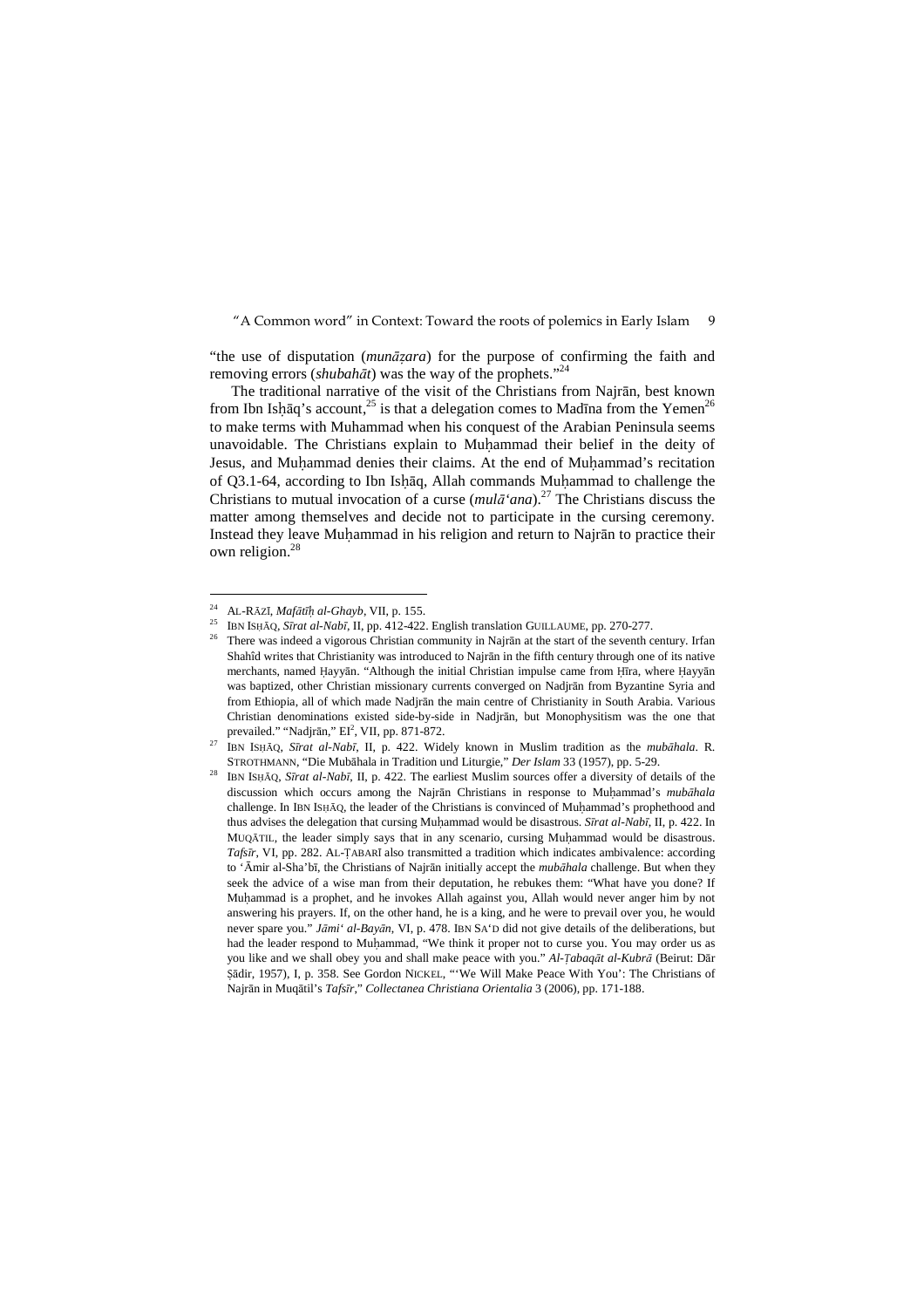#### **2. Meanings of 3.64 in the Muslim interpretive tradition**

As noted above, Muqātil interpreted Q3.64 in the midst of his narrative about the delegation of Christians from Najrān. In the verse immediately preceding, Muqātil understood the Christians to be "those who wreak mischief" (*mufsidūn*); he completed the scriptural phrase by adding "…in the earth through rebellion"  $(al-ma'\bar{a}s\bar{a})$ .<sup>29</sup> These strongly negative descriptions connected in the mind of Muqātil to the Christian refusal in the story to give up their belief in the deity of Jesus and accept *tawīd*. When he came to 3.64, the exegete found "Say" to be addressed to Muhammad. From "a word that is common," Muqātil understood "a word of justice ('adl)."<sup>30</sup> To the phrase, "we associate nothing with Him," Muqātil added, "from His creation." When he came to the words, "and we do not take one another as lords to the exclusion of God," he explained, "Because they took 'Īsā as a lord."<sup>31</sup> "If they turn" means "if they reject  $(ab\bar{a})$  *tawhid.*"

On this verse, the early Kufan grammarian al-Farrā' (d. 827/207) immediately noted a variant reading for the phrase, "to a common word between us and you." He wrote that the alternate "reading (*qirā'a*) of 'Abd Allāh" is "to a just (*'adl*) word between us and you."<sup>32</sup> Al-Farra<sup>'</sup> brought in a cross reference from a Qur'ānic story about Moses in order to develop the meaning of *sawā'*: "…So fix a tryst between you and us, that neither you nor we shall fail to keep, a convenient (*suwan*) place" (20.58). Al-Farrā' concluded that the term *sawā'* meant equitable (*'adl*) and just (*naṣaf*).<sup>33</sup>

Al-Ṭabarī's approach to the interpretation of 3.64 was quite different from the largely monovalent method of the early commentators. At the end of the third Islamic century, al-Ṭabarī knew a wide variety of traditions on virtually every

<sup>29</sup> Plural of *ma'ṣiya*. The verb *'aṣā* carries the sense of disobedience, rebellion, opposition and resistance. Edward William LANE, *An Arabic-English Lexicon: Derived from the best and most copious Eastern sources* (London: Williams and Norgate, 1874), Book I, Part 5, p. 2069.

<sup>30</sup> MUQĀTIL, *Tafsīr*, I, p. 281. The noun *'adl* can have a number of other senses, including equity, rectitude, equivalence, and balance. E.W. LANE, *An Arabic-English Lexicon*, Book I, Part 5, p. 1974. <sup>31</sup> MUQĀTIl, *Tafsīr*, I, p. 281.

<sup>32</sup> Abū Zakariyyā' Yaḥyā b. Ziyād AL-FARRĀ', *Kitāb Ma'ānī al-Qur'ān*, ed. Aḥmad Yūsuf Najātī and Muḥammad 'Alī al-Najjār (Beirut: Dār al-Sarūr, n.d.), I, p. 220.

<sup>33</sup> AL-FARRĀ', *Kitāb Ma'ānī al-Qur'ān*, I, p. 220. E.W. LANE gives many meanings for *sawā'*, including equality, equability, uniformity, evenness, justice, rectitude, and likeness; and translates the clause from Q3.64 as, "Come ye to an equitable, or a just, or right, sentence, or proposition, between us and you." *An Arabic-English Lexicon*, Book I, Part 4, p. 1480.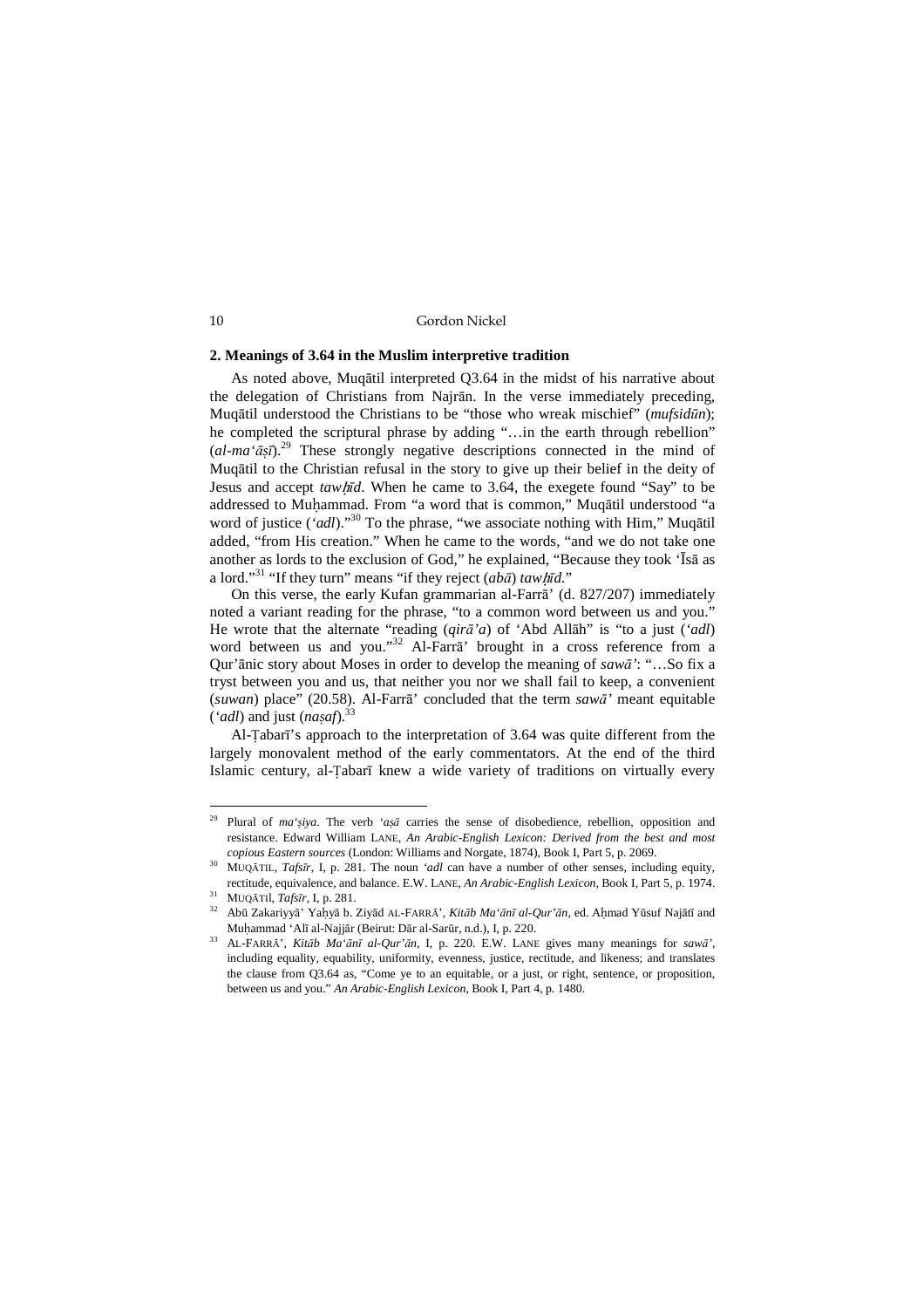verse in the Qur'ān. Like Muqātil, he showed an interest in the narratives with which 3:64 had traditionally been connected. With al-Farrā' he shared a deep concern for Arabic grammar. Al-Ṭabarī also indicated an awareness of the theological issues which he found behind the verse, and did not hesitate to characterize theological differences in the starkest terms.

The exegete cited three traditions which connect the verse with the Jews of  $Madina<sub>34</sub>$  and another three traditions which claim that the verse concerns the delegation of Christians from Najrān, including one tradition which names Ibn Isḥāq in the chain of transmission.<sup>35</sup> In his characteristic manner, al-Ṭabarī then gave his own view: the "people of the book" are the "people of two books," because both the people of the Torah and the people of the Gospel are intended by this call. $36$ 

From the expression "a common word," al-Ṭabarī understood a "just" (*'adl*) word. $37$  He supported this reading with further traditions, arguments from grammar, and cross-references from other occurrences of *sawā'* in the Qur'ān.<sup>38</sup> Al-Ṭabarī also drew attention to a textual variant. He wrote that Ibn Ma'sūd understood the text to read *kalima 'adl* in place of *kalima sawā'*. <sup>39</sup> Al-Ṭabarī further cited a tradition which asserts that the "common word" has a specific verbal content: "no god except Allah."<sup>40</sup>

Al-Ṭabarī's discussion of theological issues begins at the start of his comments on the verse and continues throughout. The "just word" that the verse is referring to is that "we declare Allah to be one *(wahhada)*, and not worship other than him, and remain free from every deity (*ma'būd*) except him, and not associate anything with him." In his preliminary paraphrase of "we do not take one another as lords," he wrote, "we do not owe obedience (*ā'a*) to one another, by which we would defy (*ma'āṣī*) Allah, and magnify (*'aẓẓama*) [another] by worshipping (*sujūd*) him

<sup>34</sup> AL-ṬABARĪ, *Jami' al-bayan*, VI, pp. 483-484.

<sup>35</sup> AL-ṬABARĪ, *Jami' al-bayan*, VI, pp. 484-485.

<sup>36</sup> AL-ṬABARĪ, *Jami' al-bayan*, VI, p. 485.

<sup>37</sup> AL-ṬABARĪ, *Jami' al-bayan*, VI, pp. 483, 486, 487.

<sup>38</sup> AL-ṬABARĪ, *Jami' al-bayan*, VI, p. 486. AL-ṬABARĪ quoted from Q22.25, "…which We have assigned to the people, equally (*sawā'*) for those who stay close to it and for the *bedu*…"; and 45.21, "…that We shall make them as those who believe and do righteous deeds, being equal (*sawā'*) in their living and their dying?" He also noted the "Kufan" cross reference to 20.58. AL-ṬABARĪ, *Jami' al-bayan*, VI, p. 487.

<sup>39</sup> AL-ṬABARĪ, *Jami' al-bayan*, VI, p. 487.

<sup>40</sup> AL-ṬABARĪ, *Jami' al-bayan*, VI, p. 488.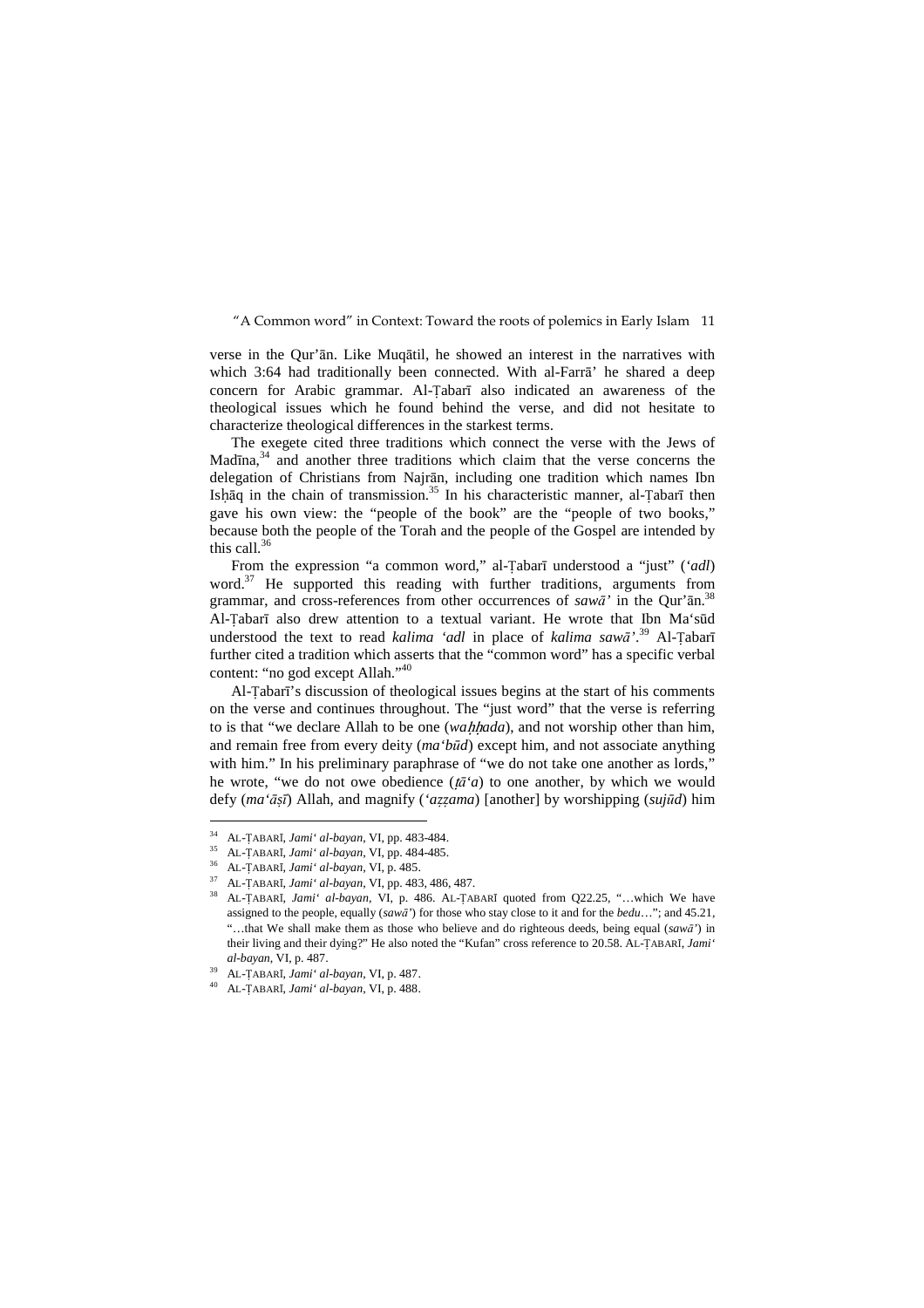in the way the Lord is worshipped."<sup>41</sup> Later in the passage, when he considered the same scriptural phrase separately, al-Tabarī wrote that this refers to "the obedience which they accorded their leaders, and by which they committed acts of rebellion (*ma'āṣī*) against Allah."<sup>42</sup>

To support his point, al-Ṭabarī brought in a cross reference from Q9.31: "They have taken their rabbis and monks as lords apart from God as well as *al-Masī*, the son of Mary—yet they were commanded to serve only One God." By quoting this verse in connection with 3.64, al-Ṭabarī made explicit that he had not only religious leaders in mind, but also Jesus. He transmitted a tradition that through such worship, Jews and Christians commit acts of disobedience (*ma'ṣiya*) against Allah.<sup>43</sup> His concerns, and those of his authorities, are that no other being except Allah be obeved, bowed down to, worshipped, or prayed to.<sup>44</sup> What the opponents are 'turning away from' is the oneness (*tawīd*) of Allah, and loyal worship of him.

Al-Zamakhsharī (d. 538 A.H./1144 A.D.) was another major Muslim exegete who understood Q3.64 to be addressed to "the people of the two books"—the delegation of Christians from Najrān and the Jews of Madīna.<sup>45</sup> The expression "common between us and you" he took to mean "on the same level (*mustawiya*) between us and you", concerning which the Qur'ān, Torah and Gospel do not disagree. This "word," wrote al-Zamakhsharī, is then explained by the rest of the verse. He immediately wrote that the call in these words means that "we not say that Ezra is the son of Allah or that the Messiah is the son of Allah." Here the exegete is using the wording of Q9.30, a verse which strongly assails Jews and Christians for making these confessions. Neither Ezra nor the Messiah may be called the son of Allah, "because each of them is a human being (*bashar*) like us."<sup>46</sup> Al-Zamakhsharī's concern was wrong authority and obedience: he wrote that

<sup>41</sup> AL-ṬABARĪ, *Jami' al-bayan*, VI, p. 483.

<sup>42</sup> AL-ṬABARĪ, *Jami' al-bayan*, VI, p. 488. This translation M.M. AYOUB, *The Qur'an and Its Interpreters,* Vol. II, 203.

<sup>43</sup> AL-ṬABARĪ, *Jami' al-bayan*, VI, p. 488, trad. 7200. The term *ma'ṣiya* also carries the sense of "insubordination, refractoriness; insurrection, revolt, sedition." Hans WEHR, *A Dictionary of Modern Written Arabic*. 4<sup>th</sup> edition (Wiesbaden: Otto Harrassowitz, 1979), p. 723.

<sup>44</sup> AL-ṬABARĪ, *Jami' al-bayan*, VI, p. 488 (obey, worship, pray), 489 (bow down).

<sup>45</sup> Abū al-Qāsim Jār Allāh Maḥmūd ibn 'Umar AL-ZAMAKHSHARĪ, *al-Kashshāf 'an Ḥaqā'iq al-Tanzīl wa 'Uyūn al-Aqāwīl fī Wujūh al-Ta'wīl* (Beirut: Dār al-Kutub al-'Ilmiyya, 2006), I, p. 363.

<sup>46</sup> AL-ZAMAKHSHARĪ, *al-Kashshāf*, I, 364.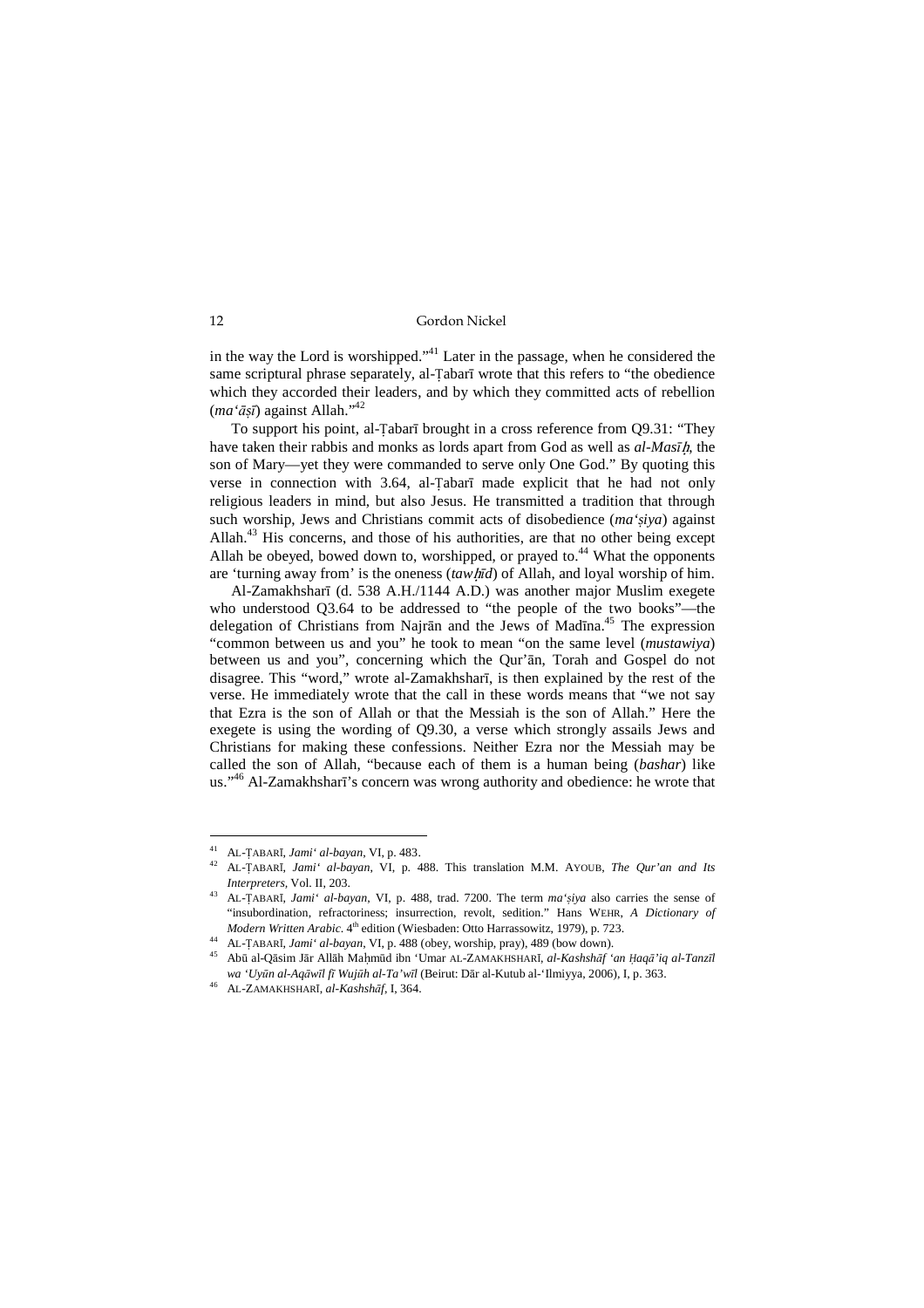the verse is a call to not obey the rabbis in their "innovations of prohibition and permission without recourse to what Allah has prescribed."<sup>47</sup>

In support of his argument al-Zamakhsharī then quoted Q9.31, with its specification of taking rabbis, monks or the Messiah as lords. He apparently agreed with Muqātil and al-Ṭabarī that the Christian confession of Messiah as Lord clashes with the worship of one God. Al-Zamakhsharī recounted a conversation between the prophet of Islam and 'Adī ibn Ḥātim in which 'Adī objects that Christians did not worship (*'abada*) their monks. Muḥammad replies that they did in fact do so because the monks "made things lawful and unlawful for you, and you accepted their word."<sup>48</sup> Obeying a created being in this way is rebellion (*ma* '*siya*) against the Creator.<sup>49</sup>

Writing at the end of the  $12<sup>th</sup>$  Century, perhaps from Herāt at the eastern end of the empire, al-Rāzī began his exegesis of 3.64 by explaining why he chose to interpret the verse as applying to the Christians.<sup>50</sup> He knew of traditions relating the verse to the Jews, but he understood 3.64 to be in continuity with the preceding verses which concern the identity of Jesus. He also saw the verse as an essential part of an important demonstration of how to challenge the Christians to reconsider their belief in the deity of Jesus.<sup>51</sup> The prophet of Islam, wrote al-Rāzī, first presents various effective proofs to the Najrān Christians, then calls them to the *mubāhala*. The Christians are afraid and will not participate in the cursing, but instead accept servility (*ṣaghār*) and payment of the *jizya*. With that now settled, Allah asks Muhammad to leave argument aside and to take a rational approach based on justice (*insāf*), an approach in which there is no deviation (*mail*) toward either of the two parties.<sup>52</sup>

This respect for Christians is warranted, al-Rāzī wrote, because in this verse Allah addresses them as "people of the book of Allah"—a name reserved for

 $47$ <sup>47</sup> AL-ZAMAKHSHARĪ, *al-Kashshāf*, I, p. 364.

<sup>48</sup> AL-ZAMAKHSHARĪ, *al-Kashshāf*, I, p. 364.

<sup>49</sup> AL-ZAMAKHSHARĪ, *al-Kashshāf*, I, p. 364.

<sup>50</sup> AL-RĀZĪ, *Mafātīḥ al-Ghayb,* VIII, p. 85.

<sup>51</sup> AL-RĀZ<sup>Ī</sup> signaled this theme already at the beginning of his comments on Sūra Āl 'Imrān, where he writes that the report of the delegation of Najrān Christians "proves that the use of disputation for the purpose of confirming the faith and removing errors was the way of the prophets." *Mafātīḥ al-Ghayb*, VII, 155.

<sup>52</sup> AL-RĀZĪ, *Mafātīḥ al-Ghayb*, VII, p. 85; also p. 86.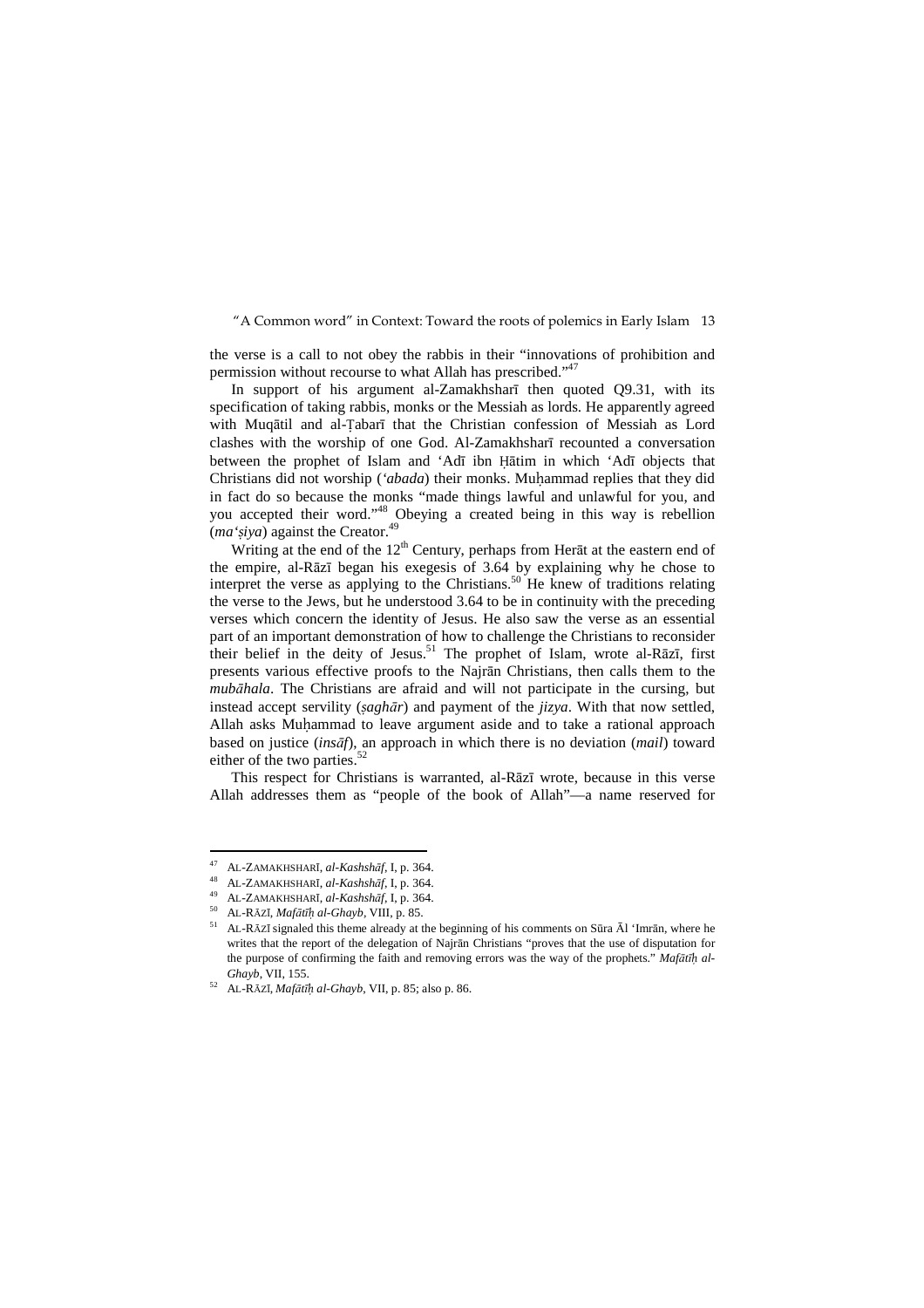people of honour in order to put their hearts at ease.<sup>53</sup> In his commentary on 3.64, al-Rāzī wrote that *sawā'* means fairness (*'adl*) and justice (*insāf*). He wrote that the three matters specified in the verse are aimed at Christians because Christians combine all three: they worship someone other than Allah; they associate others with Allah;<sup>54</sup> and "they take their rabbis and monks as lords instead of Allah."<sup>55</sup> In support of this latter claim, al-Rāzī wrote that Christians obeyed their rabbis concerning what is permitted and forbidden, and even bowed down (*sajada*) to their rabbis. He also transmitted a tradition from Abū Muslim that when Christians consider a person to have attained a high state of spiritual perfection, they invest him with the attributes of lordship.<sup>56</sup> In this way they follow their leaders in sin (*ma'āṣī*).

Al-Rāzī understands the scriptural phrase "a common word" to mean a word in which there is justice *(insaf)* between people in a situation where no one would have an advantage over the other.<sup>57</sup> A striking feature of al-Rāzī's exegesis is his careful explanation of the quality of discourse which he believed was exemplified by Allah's revelation of 3.64 and the behaviour of Muḥammad in its alleged narrative setting. After first presenting proofs and secondly proposing the *mubāhala* to the Christians, "he treated [them] justly on this occasion to the word (*kalām*) based on the consideration of justice, and gave up quarrelling (*mujādala*) and the pursuit of knock-down arguments (*ifām*) or coercion (*ilzām*)."<sup>58</sup> Al-Rāzī added that in an appeal to theological truth, "it is imperative, in accordance with sound reason, that people abandon all manner of oppression (*ẓulm*), be it against oneself or others."<sup>59</sup>

Born at the opposite end of the Muslim Empire, the Spanish exegete al-Qurṭubī (d. 1272/671) seemed interested mainly in the legal implications of 3.64. Typical of his method, he organized his explanation of the verse in three questions or issues (*masā'il*).<sup>60</sup> He acknowledged the traditions linking the verse with Christians, or

<sup>53</sup> <sup>53</sup> AL-RĀZĪ, *Mafātīḥ al-Ghayb*, VII, pp. 85-86. Cf. M.M. AYOUB, *The Qur'an and Its Interpreters*, II, p. 206.

 $54$  A translation of this passage was given in the introduction to this article.

<sup>55</sup> AL-RĀZĪ, *Mafātīḥ al-Ghayb*, VIII, p. 86.

<sup>56</sup> AL-RĀZĪ, *Mafātīḥ al-Ghayb*, VIII, pp. 86-87.

<sup>57</sup> AL-RĀZĪ, *Mafātīḥ al-Ghayb*, VIII, p. 86.

<sup>58</sup> AL-RĀZĪ, *Mafātīḥ al-Ghayb*, VIII, p. 85.

<sup>59</sup> AL-RĀZĪ, *Mafātīḥ al-Ghayb*, VIII, p. 86.

<sup>60</sup> AL-QURṬUBĪ, *al-Jāmi' li-Aḥkām al-Qur'ān*, IV, pp. 105-107.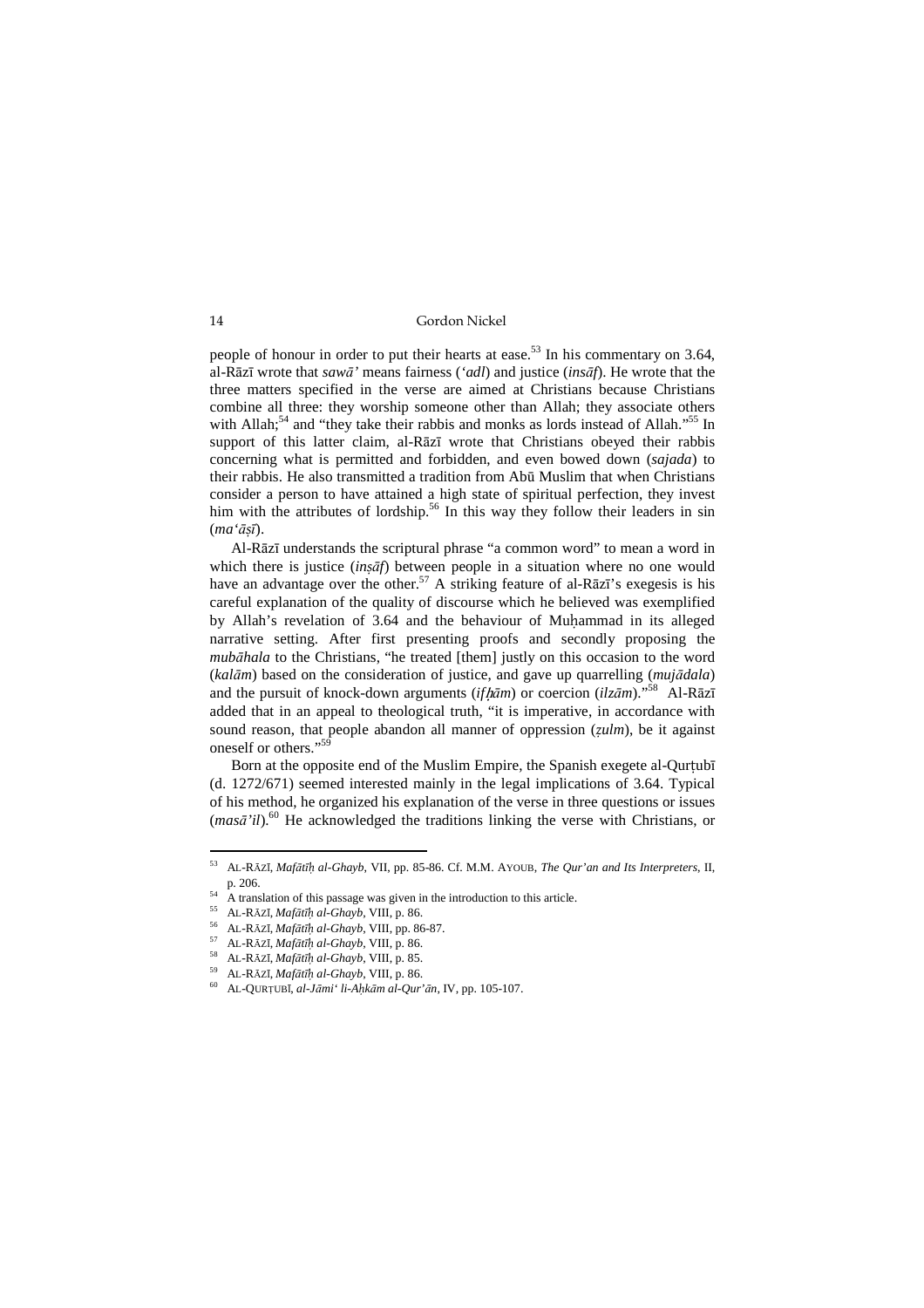Jews, or both. Then he mentioned that the verse had also been connected with a document (*kitāb*) which Muhammad is reported to have sent to the Byzantine emperor Heraclius.<sup>61</sup> Though this story is not cited in the commentaries surveyed to this point, it is offered as a *adīth* in the *kitāb al-tafsīr* in the collection of al-Bukhārī.<sup>62</sup> The letter, according to al-Qurṭubī, contains a charge to "the mighty one of Rome" to submit and embrace Islam. "Then Allah would grant you a double reward. But if you turn away, you will have to bear the sin (*ithm*) of the  $A$ *rīsiyyīn*."<sup>63</sup> Following this charge, the text of 3.64 is included in the letter.<sup>6</sup>

For the meaning of *sawā'*, al-Qurṭubī offered *'adl* and *naṣafa* ("justice"), citing al-Farrā', and also passed on the variant reading of 'Abd Allāh, "to a just (*'adl*) word between us and you."<sup>65</sup>

In his explanation of the phrase "we do not take one another as lords to the exclusion of God," al-Ourtubī seemed concerned about the foundation of authority for law. "[This phrase] means that we not follow them in making lawful or unlawful except what Allah has made lawful."<sup>66</sup> The exegete brought in 9.31 for cross reference: "They have taken their rabbis and their monks as lords apart from God…." The Jews and Christians gave their rabbis and monks the same status as their Lord in accepting their prohibitions and sanctions when Allah had neither forbidden nor permitted these. $67$  Apart from Allah, wrote al-Qurtubi, people must not take anyone as lord, "not Jesus and not Ezra and not the angels," which again partly connects to 9.30. These have no status to determine law, "because they are human (*bashar*) like us."<sup>68</sup>

Al-Qurṭubī also transmitted a tradition attributed to 'Ikrima that in 3.64 the verb "take" (*akhadha*) means "bow down" (*sajada*), and recounted a short story about a custom of bowing down to persons of status in pre-Islamic Arabia. In this tradition, the prophet of Islam forbids bowing, and instructs instead shaking hands. $69$ 

<sup>61</sup> AL-QURṬUBĪ, *al-Jāmi' li-Aḥkām al-Qur'ān*, IV, p. 105.

<sup>62</sup> AL-BUKHĀRĪ, *Ṣaḥīḥ al-Bukhārī* (Cairo: al-'Arabī, 1955), VI, *kitāb al-tafsīr*.

<sup>63</sup> AL-QURṬUBĪ, *al-Jāmi' li-Aḥkām al-Qur'ān*, IV, pp. 105-106.

<sup>64</sup> AL-QURṬUBĪ, *al-Jāmi' li-Aḥkām al-Qur'ān*, IV, p. 106.

<sup>65</sup> AL-QURṬUBĪ, *al-Jāmi' li-Aḥkām al-Qur'ān*, IV, p. 106.

<sup>66</sup> AL-QURṬUBĪ, *al-Jāmi' li-Aḥkām al-Qur'ān*, IV, p. 106.

<sup>67</sup> AL-QURṬUBĪ, *al-Jāmi' li-Aḥkām al-Qur'ān*, IV, p. 106.

<sup>68</sup> AL-QURṬUBĪ, *al-Jāmi' li-Aḥkām al-Qur'ān*, IV, p. 107.

<sup>69</sup> AL-QURṬUBĪ, *al-Jāmi' li-Aḥkām al-Qur'ān*, IV, p. 107.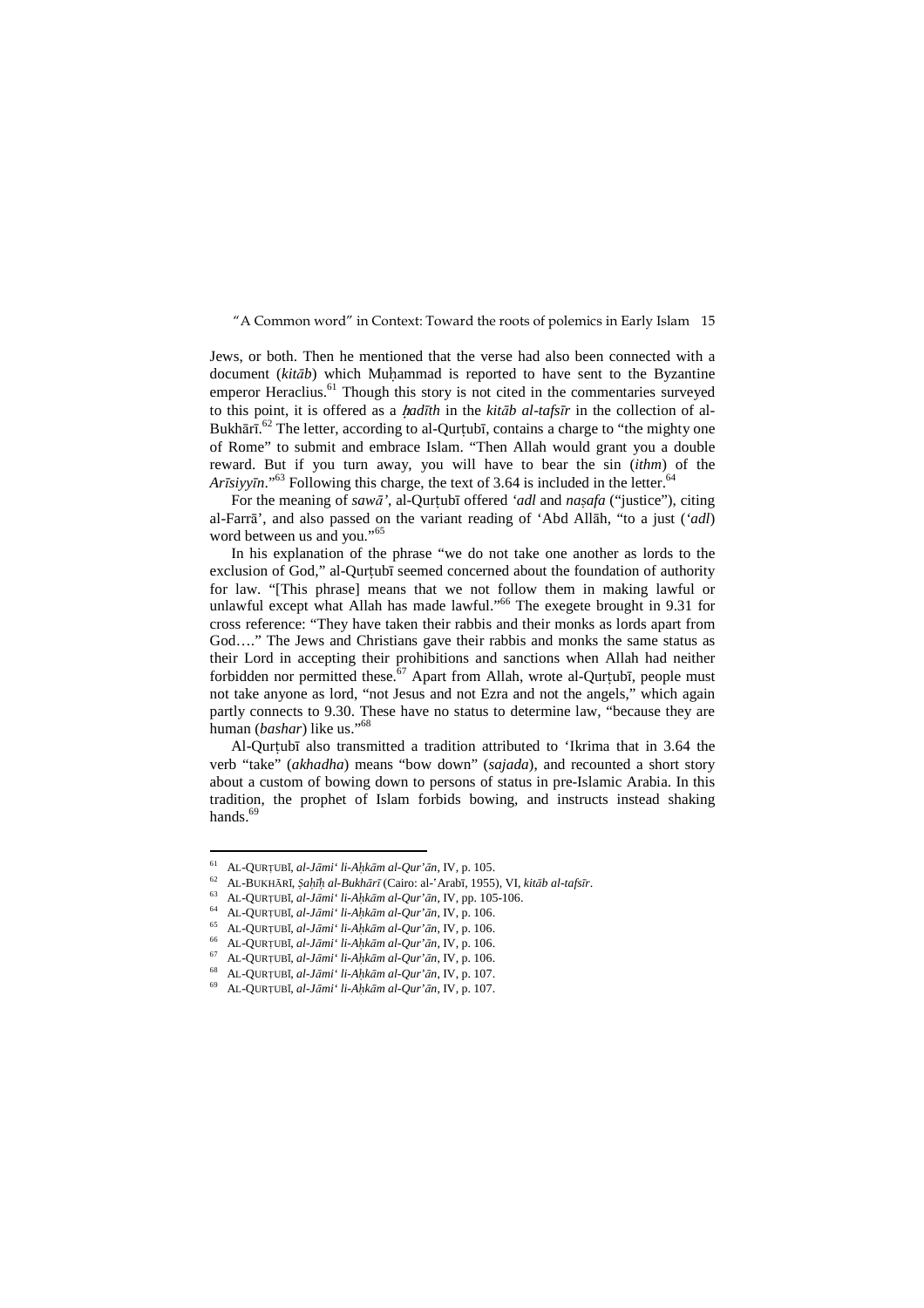Writing during approximately the same period as al-Qurṭubī, al-Bayḍāwī (d. 1286-1316/685-716) produced a very popular shorter commentary by combining selected elements from the works of al-Zamakhsharī and Fakhr al-Dīn al-Rāzī. His comments on the verses immediately preceding 3.64 are interesting because they show an important understanding of context.<sup>70</sup> Al-Bay $d$ āwī made it clear at 3.61 that he understood the dispute to be between the Christians and the messenger, and the point of contention to be the deity of Jesus. There he relayed the traditional account of the *mubāhala*. <sup>71</sup> At 3.62 the exegete wrote that this verse contains the full expression *wa-mā min ilāhin illā Allāhi*, <sup>72</sup> "in order to emphasize the refutation of the Christian doctrine of the Trinity."<sup>73</sup> On 3.63, al-Bayḍāwī agreed with al-Zamakhsharī that the antagonists are turning their backs on *tawīd*, and further wrote, "...to reject the evidences and to repudiate the doctrine of the Unity (*tawh* $\bar{u}$ *d*) constitute corruption (*ifs* $\bar{a}d$ )<sup>74</sup> of religion and faith, which leads to corruption of the soul, and indeed, to the destruction of the world."<sup>75</sup>

In his exegesis of 3.64 itself, al-Bayḍāwī first passed on al-Zamakhsharī's ambivalence about whether 3.64 concerns Christians or Jews.<sup>76</sup> The phrase "a common word" meant for al-Bayḍāwī "that wherein there is no variance between the apostles and the books."<sup>77</sup> Al-Bayḍāwī was concerned that people worship only the One who deserves worship. On the phrase, "we associate nothing with Him," the exegete wrote, "we neither make a partner for him in deserving  $(i\pi h q \bar{q} q)$ worship, nor regard another as worthy *(ahl)* to be worshipped."<sup>78</sup> Like others before him, al-Bayḍāwī connected the phrase "we do not take one another as lords to the exclusion of God" with 9.30. We must not say that Ezra is the son of Allah or that the Messiah is the son of Allah, he wrote, "nor obey the rabbis in their

<sup>70</sup> <sup>70</sup> AL-BAYḌĀWĪ, *Anwār al-tanzīl*, I, pp. 210-211.

<sup>71</sup> AL-BAYḌĀWĪ, *Anwār al-tanzīl*, I, pp. 210-211.

<sup>72</sup> Similar to the first part of the *shahāda*.

<sup>73</sup> AL-BAYḌĀWĪ, *Anwār al-tanzīl*, I, p. 211.

<sup>&</sup>lt;sup>74</sup> Verbal noun of *afsada*, a verb with many stongly negative meanings, including to corrupt, to deprave, to pervert, and to destroy. E.W. LANE, *An Arabic-English Lexicon*, Book I, Part 6, p. 2396.

<sup>75</sup> AL-BAYḌĀWĪ, *Anwār al-tanzīl*, I, p. 211. Translations in these paragraphs from D.S. MARGOLIOUTH, *Chrestomathia Baidawiana: The Commentary of el-Baiḍāwī on Sura III* (London: Luzac & Co. 1894), pp. 45-46.

<sup>76</sup> AL-BAYḌĀWĪ, *Anwār al-tanzīl*, I, p. 211.

<sup>77</sup> AL-BAYḌĀWĪ, *Anwār al-tanzīl*, I, p. 211.

<sup>78</sup> AL-BAYḌĀWĪ, *Anwār al-tanzīl*, I, p. 211.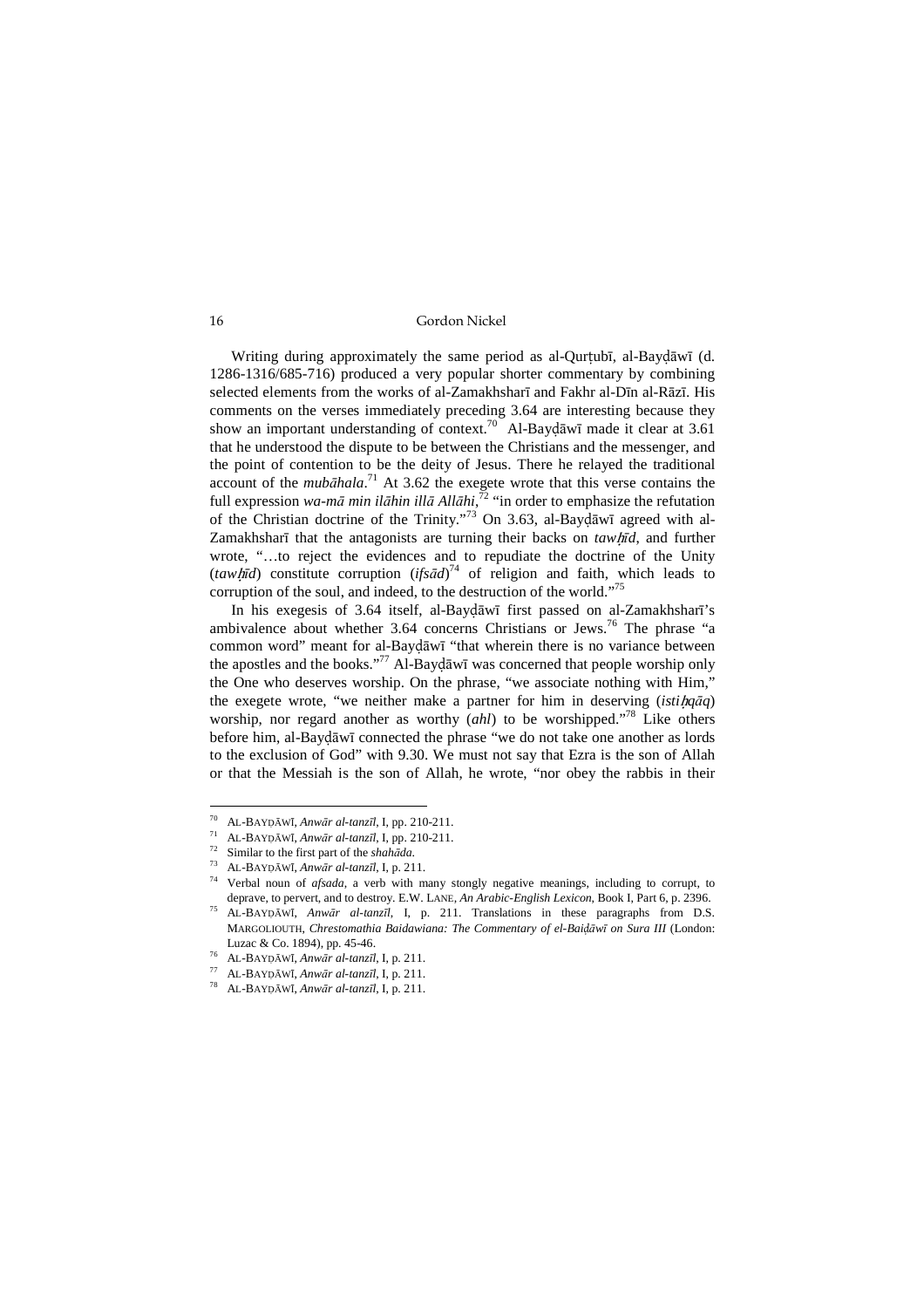inventions concerning things lawful and unlawful; for each one of them is only one of us, and human like us."<sup>79</sup> Al-Bayḍāwī also quoted 9.31 and related the story found in al-Zamakhsharī in which a listener to the recitation of this verse objects that the Jews did not in fact worship their rabbis.<sup>80</sup>

At the end of his explanation of the verse, al-Bayḍāwī added a note (*tanbīh*) to draw the reader's attention to the role of 3.64 in the larger demonstration of how Allah, through the prophet of Islam, deals with the Christians from Najrān.

Observe in this story the catechetical skill employed and the beautiful stages in the polemicizing process. $81$  First he explains the circumstances of Jesus, and the events passing over him which contradict (*munāfīya*) his deity (*ulūhīya*). Then he states what will solve their difficulties and clear away their false notions (*shubha*). Then, when he sees their opposition (*'inād*) and litigiousness (*lajāja*), he invites them to the mutual execration, with a rhetorical figure. Then when they declined that, and partly yielded, he once more endeavoured to instruct them, going an easier (*ashal*) and more convincing (*alzam*) way, by summoning them to accept the doctrine whereon he, Jesus, and Gospel and all the Books and Apostles were agreed; but when this too did not help them, and he knew that signs and preaching would not avail them, he relinquished the task, saying merely, "Bear witness that *we* are Muslims."

Though al-Bayḍāwī knew of traditions which brought the Jews of Madīna into this verse, he appeared to side with al-Rāzī in the understanding that 3.64 belongs with the preceding passage 3.35-63, and that it thus takes meaning from that context.

In his exegesis of 3.64, Ibn Kathīr (d. 1373/774) was more interested in political questions than in either theological reflection or polemical beauty.<sup>83</sup> He devoted his greatest attention to the story of the letter which Muḥammad is reported to have sent to Heraclius, and to the question of how this story and the tradition about the Christians of Najrān could be linked with 3.64 if the *jizya* verse

<sup>79</sup> AL-BAYḌĀWĪ, *Anwār al-tanzīl*, I, p. 211.

<sup>80</sup> AL-BAYḌĀWĪ, *Anwār al-tanzīl*, I, p. 211.

<sup>81</sup> *Al-mubālagha fī l-irshād wa ḥusn al-tadarruj fī l-ḥijāj*.

<sup>82</sup> AL-BAYḌĀWĪ, *Anwār al-tanzīl*, I, p. 212. Translation by D.S. MARGOLIOUTH, *Chrestomathia Baidawiana*, p. 46.

<sup>83</sup> Al-Qurayshī al-Dimashqī 'Imād al-Dīn Abī Fidā' Ismā'īl IBN KATHĪR, *Tafsīr al-Qur'ān al-'Aīm* (Beirut: Dār al-Andalus, 1966), II, pp. 53-54.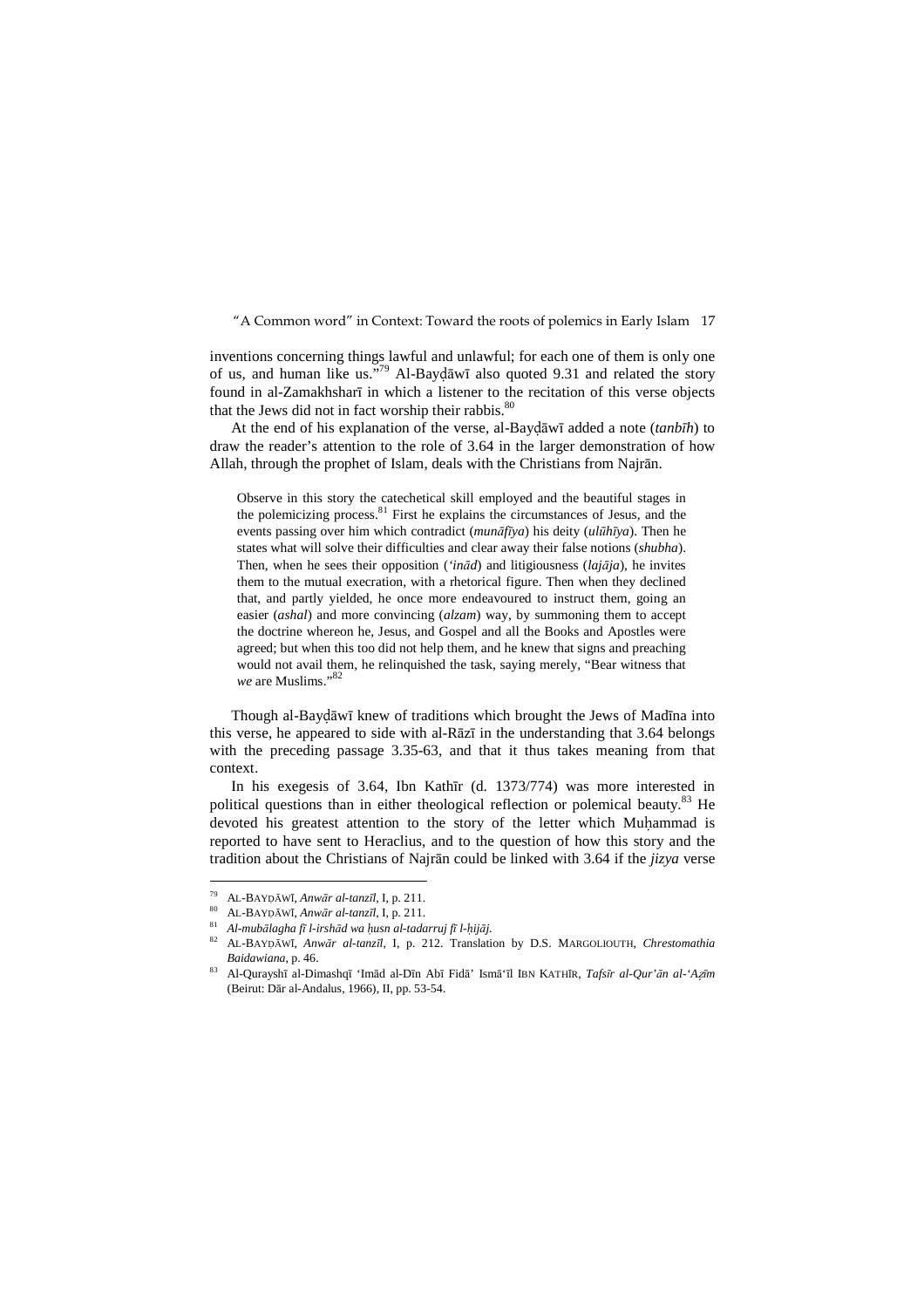(9.29) was revealed only after the conquest of Makka. At the start of his explanation of 3.64, Ibn Kathīr wrote that this verse includes both Jews and Christians. The "common word" is just (*'adl*) and fair (*naṣaf*) and puts all on the same level. Among the things which people falsely associate with Allah, Ibn Kathīr listed a statue, a cross, an idol, false gods ( $t\bar{a}gh\bar{a}t$ ) and fire.<sup>84</sup> He wrote that the command to worship Allah alone was the message of all of Allah's messengers, and quoted two verses in support of this, Q21.25 and 16.36.

Ibn Kathīr cited al-Bukhārī as the source of the tradition about the letter of Muḥammad to Heraclius.<sup>85</sup> The exegete transmitted the story substantially as al-Qurṭubī had done before him. Ibn Kathīr then introduced the tradition from Ibn Isḥāq that more than eighty verses at the beginning of Sūra 3 were revealed about the Christians from Najrān, and the tradition from al-Zuhrī that the people of Najrān were the first to pay the *jizya*. How is that possible, asked the exegete, if the verse of  $jizya$  (9.29) was revealed only later after the conquest of Makka?<sup>86</sup> Among the possible answers, Ibn Kathīr suggested that the payment made by the Najrān Christians was in lieu of the *mubāhala*, not as *jizya*. The later recitation of 9.29 then agreed with what occurred with the Christians. In a similar way, wrote Ibn Kathīr, it is possible that the prophet of Islam wrote the words of 3.64 in a letter to Heraclius before the conquest of Makka, and that later on, "[Allah] sent down the recitation in agreement (*muwāfaqa*) with him."<sup>87</sup>

#### **3. Traditional understandings of Qur'anic material as polemical**

This survey of traditional understandings of a single verse reveals a remarkable consensus among Muslim exegetes during the early centuries of Islam that a large and significant passage of Qur'ānic material was polemical. Not all of the major commentaries in the Muslim interpretive tradition understand Q3.64 to concern Christians alone. A number of the commentaries bring the Jews into the circle of the antagonists. However, all of the commentaries, from the earliest in existence through the classical period and even to those of the present day, understand Q3.64 to be addressed to people who have a false concept of deity. They perceive the

<sup>84</sup> IBN KATHĪR, *Tafsīr*, II, p. 53.

<sup>85</sup> IBN KATHĪR, *Tafsīr*, II, p. 53.

<sup>86</sup> IBN KATHĪR, *Tafsīr*, II, p. 54.

<sup>87</sup> IBN KATHĪR, *Tafsīr*, II, p. 54.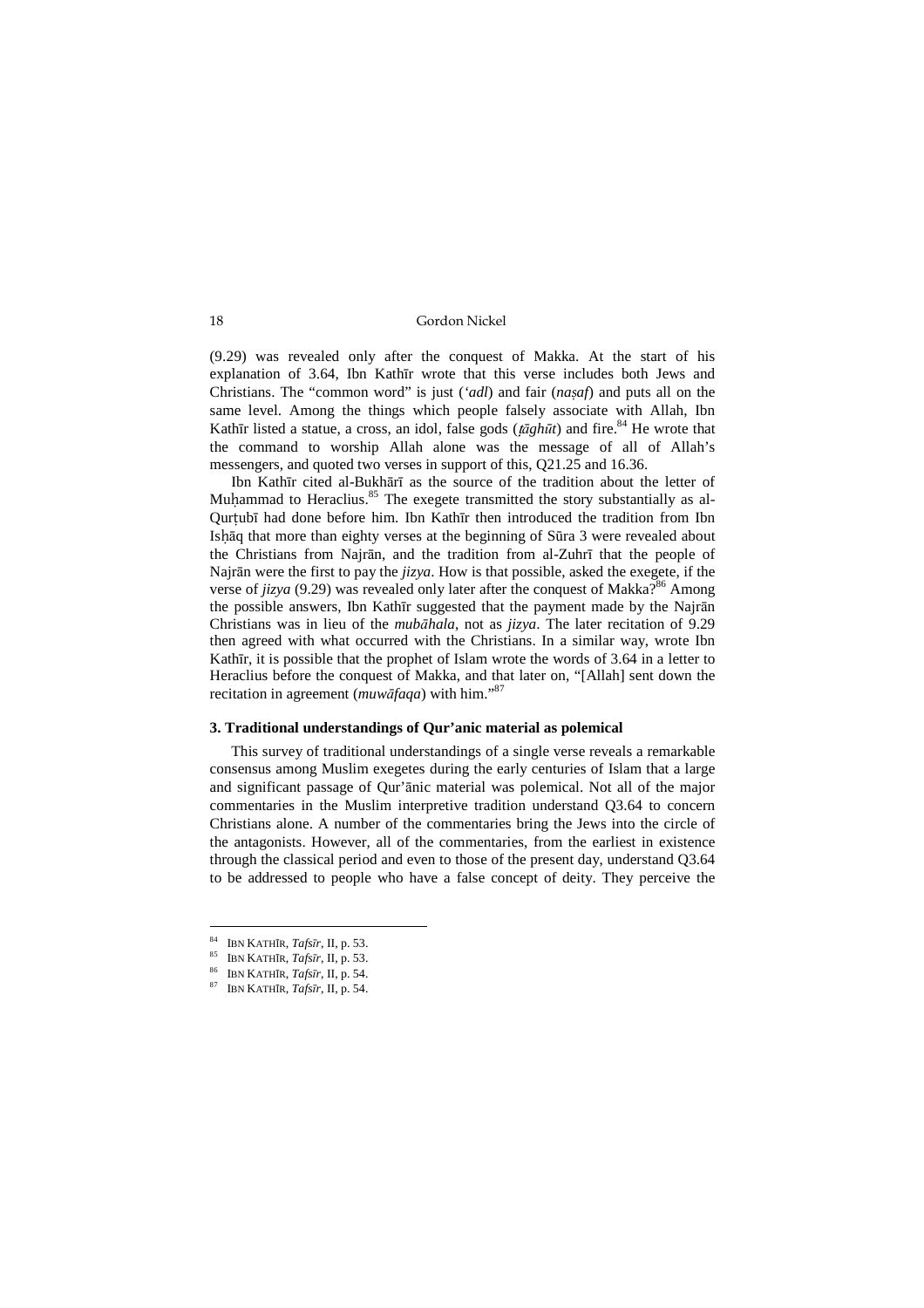challenge of 3.64 to be a call to the only true concept of deity, summarized by the term *tawīd*.

The commentary passages described above display a number of distinct features of polemic. First, they frame the questions at issue between Muslims and non-Muslims in terms of truth and falsehood. Muslim writers claim that the Islamic concept of deity is true, and simply call false whatever differs from that concept. Second, the Muslim writers do not hesitate to characterize false concepts and those who hold them in the most negative language. They seem to show no concern that strong disagreement over truth claims would "cause offense" to the opponent. Third, in their commentary on the context of 3.64, they provide examples of polemic from prophetic tradition and from their own experience through which they recommend good ways to silence the opponent. In order to further illustrate these features of polemic, particular mention will be made of al-Rāzī, that "intellectual diamond cutter" of classical Muslim exegetes.<sup>88</sup> Al-Rāzī displayed great virtuosity in his use of all of the interpretive disciplines while effectively communicating a distinctive theological message.

#### 3.1. Polemic in the service of truth

 $\overline{a}$ 

The exegesis of Q3.64 by some of the major commentators in the Muslim interpretive tradition shows a lively concern for the identity of Allah and his true worship. The Qur'ānic context prepares the reader for such a concern with the phrase, "the truth is from your Lord," at 3.60, and "this is the true story," at 3.62. These great scholars seemed to share a willingness to pursue the truth no matter what non-Muslims might think.

The theological issues connected with Q3.64, as suggested by context and commentary, are no inconsequential or peripheral issues. In the larger context immediately preceding 3.64, 3.55 seems to refer to the death and ascension of Jesus. Verse 59 appears to be an assertion about the nature of Jesus. These are among the most important—many would say the two most important—concerns of the New Testament. The scholars of the Muslim interpretive tradition generally understood Q3.54-55 to deny the death of Jesus, $89$  and took 3.59 to deny the deity

<sup>88</sup> N. CALDER, "Tafsīr from Țabarī to Ibn Kathīr ...," in G.R. HAWTING and Abdul-Kader A. SHAREEF (eds.), *Approaches to the Qur'ān*, p. 114.

<sup>89</sup> MUQĀTIL, *Tafsīr*, I, pp. 278-279. AL-FARRĀ', *Kitāb Ma'ānī al-Qur'ān*, I, pp. 218-219. 'Abd al-Razzāq ibn Hammām ibn Nāfi' AL-ṢAN'ĀNĪ, *Tafsīr al-Qur'ān al-'Azīz, Tafsīr 'Abd al-Razzāq* (Beirut: Dār al-Ma'rifa, 1991), I, p. 129. AL-ṬABARĪ, *Jami' al-bayan*, VI, pp. 454-461. AL-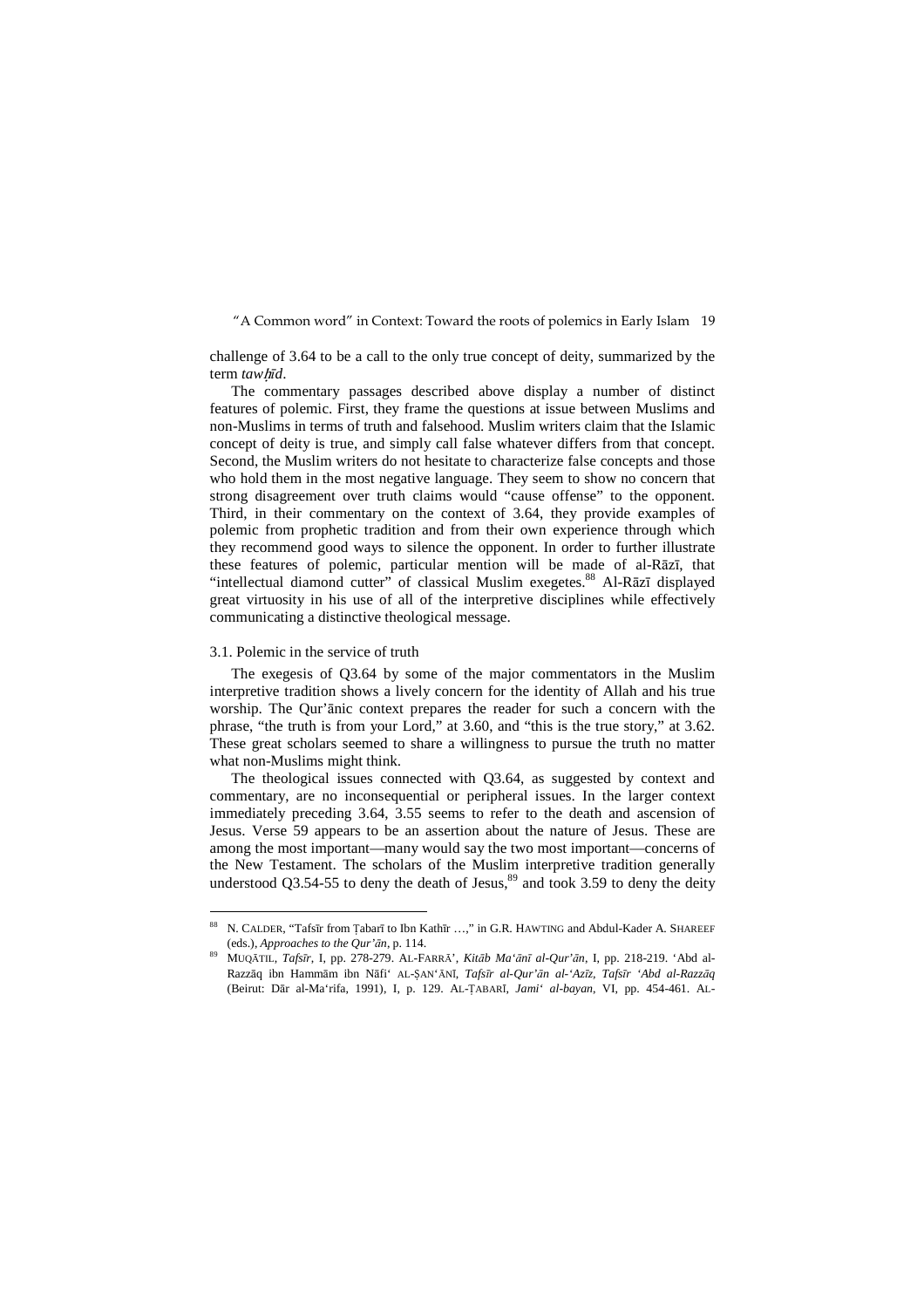of Jesus.<sup>90</sup> Verses 60-63 then seem to insist on the truth of both denials and issue a challenge to those who don't accept this "knowledge" (3.61). Theological issues are set within the limits of truth and authority. Who has authority to declare "the true story" about Jesus?

The Muslim accounts of the meeting between Muḥammad and the Christians from Najrān illustrate this approach in a dramatic way. Some Muslim scholars evidently understood that prior to coming to Madīna, the Najrān Christians have already heard Muslim claims about the identity of Jesus. Muqātil, for example, wrote that the leaders of the Najrān delegation ask, "O Muḥammad, why do you villify (*shatama*) and dishonor (*'āba*) our master (*ṣāib*)?"<sup>91</sup> In this account, Muḥammad responds, "What master of yours?" Muqātil also wrote that the two Christian leaders become angry (*ghaiba*) at Muḥammad's denial of Jesus' deity.<sup>92</sup>

Such offence was evidently not considered a reason to hesitate to declare what the commentators saw as the truth about Jesus and their duty to protect Allah from association with him.

#### 3.2. Those who reject *tawīd*

In fact, the Qur'ānic context again prepares the exegetes to use straightforward language to describe those whom they understand to be rejecting the unity (*tawīd*) of Allah. Those who do not accept the Qur'ānic narrative about Jesus are called

ZAMAKHSHARĪ, *al-Kashshāf*, I, pp. 359-360. AL-RĀZĪ, *Mafātīḥ al-Ghayb*, VIII, pp. 65-71. AL-QURṬUBĪ, *al-Jāmi' li-Aḥkām al-Qur'ān*, pp. 98-101. IBN KATHĪR, *Tafsīr al-Qur'ān al-'Aīm*, II, pp. 43-45. See also J.D. MCAULIFFE, *Qur'ānic Christians: An analysis of classical and modern exegesis* (Cambridge: Cambridge University Press, 1991), pp. 129-159; M.M. AYOUB, "Towards an Islamic Christology, pt. 2: The death of Jesus, reality or delusion? (A study of the death of Jesus in *Tafsīr* literature)," *The Muslim World* 70 (1980), pp. 91-121; and Joseph L. CUMMING, "Did Jesus Die on the Cross: Reflections in Muslim Commentaries," in J. Dudley WOODBERRY, Osman ZÜMRÜT and Mustafa KÖYLÜ (eds.), *Muslim and Christian Reflections on Peace: Divine and Human Dimensions* (Lanham, Maryland: University Press of America, 2005), 32-50. Much controversy in traditional interpretation of 3.55 surrounded the rendering of *mutawaffīka*. A.H. Mathias ZAHNISER discusses this term in "The forms of tawaffā in the Qur'ān: A contribution to Christian-Muslim dialogue," *Muslim World* 79/1 (1989), pp. 14-24.

<sup>90</sup> See the translations of a wide selection of classical commentary in M.M. AYOUB, *The Qur'an and its Interpreters*, II, pp. 183-188.

<sup>&</sup>lt;sup>91</sup> MUQĀTIL, *Tafsīr*, I, p. 280. This question also appears in AL-WĀḤIDĪ's version of the encounter: "Why do you abuse (*shatama*) our master?" *Asbāb al-Nuzūl*, 54 (on Q3.59).

<sup>92</sup> MUQĀTIL, *Tafsīr*, I, p. 281.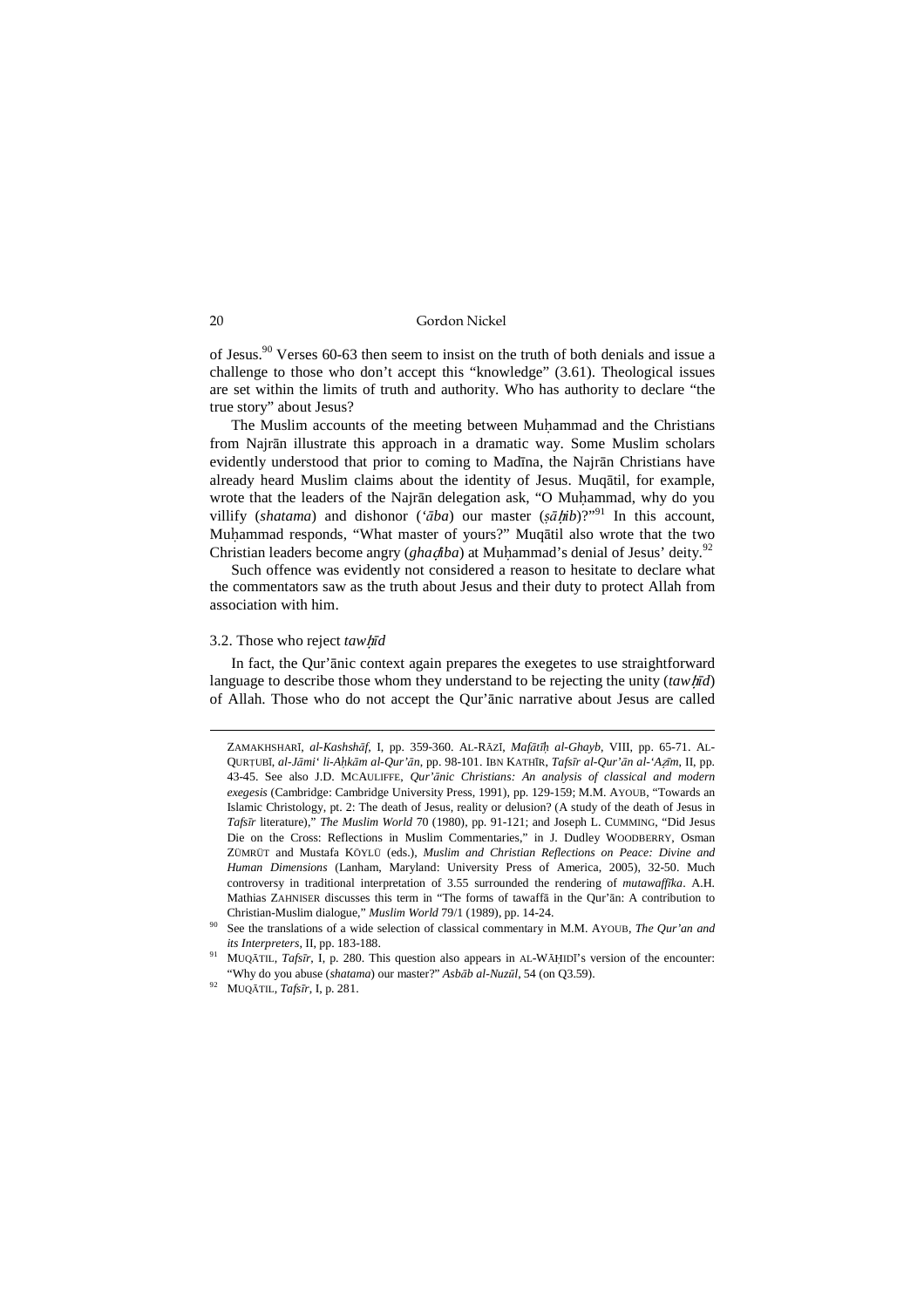perpetrators of corruption (*mufsidūn*) in 3.63. Muqātil understood this to mean rebellion (*ma'āṣī)*. In their exegesis of 3.64, al-Ṭabarī, al-Zamakhsharī and al-Rāzī used forms of *ma'ṣiya* to characterize the worship of Christians and Jews. In the Muslim interpretive tradition, many commentators understood *ma'ṣiya* to refer to a major sin.<sup>9</sup>

Al-Ṭabarī also wrote that Christians are rejecting faith in Allah "by taking another being beside Him as a lord and a god and a deity." Al-Ṭabarī understood the worship of Jews and Christians to be false worship, and did not hesitate to name it as such. Al-Bayḍāwī took this language a step further. At 3.63 he wrote that "…to reject the evidences and to repudiate the doctrine of the unity (*tawīd*) constitute corruption (*ifsād*) of religion and faith, which leads to corruption of the soul, and indeed, to the destruction of the world." Al-Bayḍāwī characterized the Christians who do not accept the authority of Muḥammad as obstinate and litigious.

This is not a pluralist or post-modern sensibility. In the mind of al-Bayḍāwī, to misunderstand the divine unity results in the destruction of the world, and the "corrupters" of 3.63 he understands to be the Christians.

#### 3.3. Recommendations for polemical style

Al-Rāzī described at a number of points what he saw as the polemical dimensions of the reply of Muḥammad to the Christians from Najrān. He also evidently included accounts of his own polemic whith Christians whom he met at the eastern end of the Muslim Empire at the end of the  $12<sup>th</sup>$  Century.

For al-Rāzī, God himself is speaking in a polemical mode in the context of 3.64. On 3.61, the so-called verse of *mubāhala*, he wrote, "Know that Allah elucidated with many incontrovertible arguments (*dalā'il*) the falsity (*fasād*) of the claim of the Christians that God had a consort and child. He concluded his discourse with this final argument concerning the falsity of their claims."<sup>94</sup>

In his comments on the beginning of the third *sūra*, al-Rāzī narrated how the prophet of Islam "took up the dispute" (*nāẓara*) with the Christians from Najrān

<sup>93</sup> Muhammad Qasim ZAMAN, "Sin, Major and Minor," in J.D. MCAULIFFE (ed.), *Encyclopaedia of the Qur'ān*, V, p. 19.

<sup>94</sup> AL-RĀZĪ, *Mafātīḥ al-Ghayb*, VIII, pp. 77-78.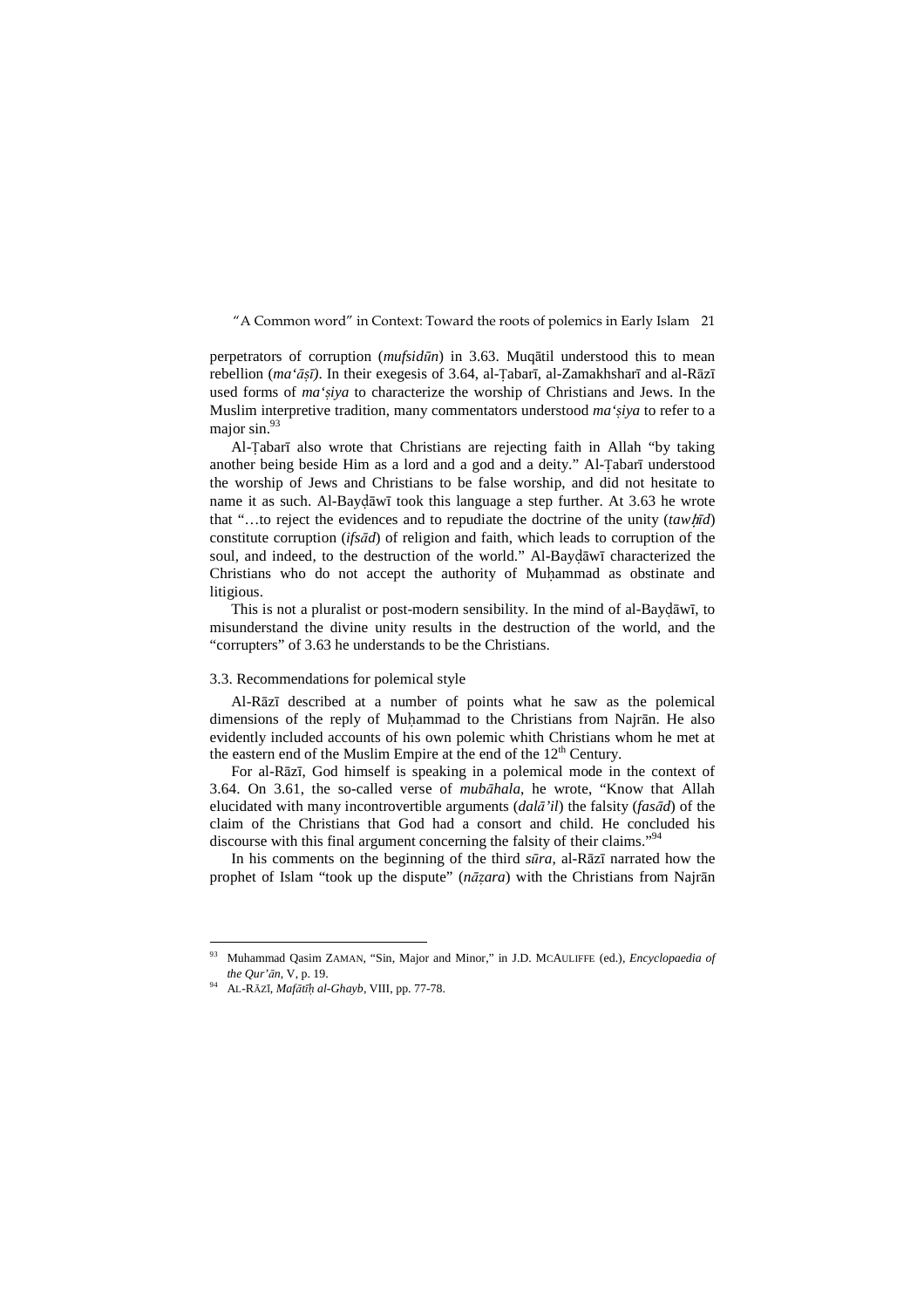during his encounter with them. The debating style consists of a series of questions which Muḥammad poses to them.<sup>95</sup>

Do you not know that Allah is living [cf. Q3.2] and will never die, while Jesus is subject to extinction (*fanā'*)?

Do you not know that there is no child but that he must resemble his father? Do you not know that our Lord has control over everything which He alone preserves and sustains? Does Jesus possess the power to do any of these things? Do you not know that nothing is hidden from Allah on earth or in heaven? [cf. Q3.5] Does Jesus know anything of this other than what he was taught? It is our Lord who formed Jesus in the womb as He willed. [cf. Q3.6] Do you hot know that our Lord neither eats nor drinks, nor does he void?<sup>96</sup> Do you not know that the mother of Jesus bore him in the same manner as women bear their children, and delivered him as they do, then he ate, drank, and voided?<br>How could it then be as you claim?<sup>97</sup>

The Christians answer "yes" to questions one, two and five, and "no" to questions three and four. To the final question, al-Rāzī narrated, the Christians comprehended (*'arafū*), but then rejected the argument (*juūd*), saying, "Muhammad, don't you claim that [Jesus] is the word of Allah and a spirit from Him?" Muhammad answers "yes" and the Christians say "we thought so." Al-Rāzī wrote that at this point Allah sends down the verse, "those in whose hearts is deviation follow [the verses] that are like one another"  $(3.7)$ .<sup>98</sup>

But al-Rāzī also brought into his commentary material from polemical discussions he evidently had with Christians in his own day. One example of such material is included in his comments on 3.61.<sup>99</sup> Al-Rāzī wrote, "It so happened that when I was in Khwārizm, I was informed that a Christian (*Naṣrānī*) came appealing for verification and deep study of their doctrine. So I went to him. We began with small talk, then he asked me, 'What is the proof (*dalā'il*) of the

<sup>95</sup> <sup>95</sup> AL-RĀZĪ, *Mafātīḥ al-Ghayb*, VII, p. 155.

<sup>96</sup> *Aḥdatha ḥadath*, with the sense of ritual impurity. H. WEHR, *Arabic-English Dictionary*, p. 189.

<sup>97</sup> AL-RĀZĪ, *Mafātīḥ al-Ghayb*, VII, p. 155.

<sup>98</sup> AL-RĀZĪ, *Mafātīḥ al-Ghayb*, VII, p. 155. At an earlier stage, AL-ṬABARĪ recounted this series of questions in a slightly different order, though with the same content. Perhaps to sharpen the point, he added to question five, "[Do you not know that Jesus] was fed like a boy is fed?" AL-ṬABARĪ, *Jami' al-bayan*, VI, p. 154. AL-WĀḤIDĪ transmits al-Ṭabarī's sequence of questions in *Asbāb al-Nuzūl*, 50.

<sup>99</sup> AL-RĀZĪ, *Mafātīḥ al-Ghayb*, VIII, pp. 77-83.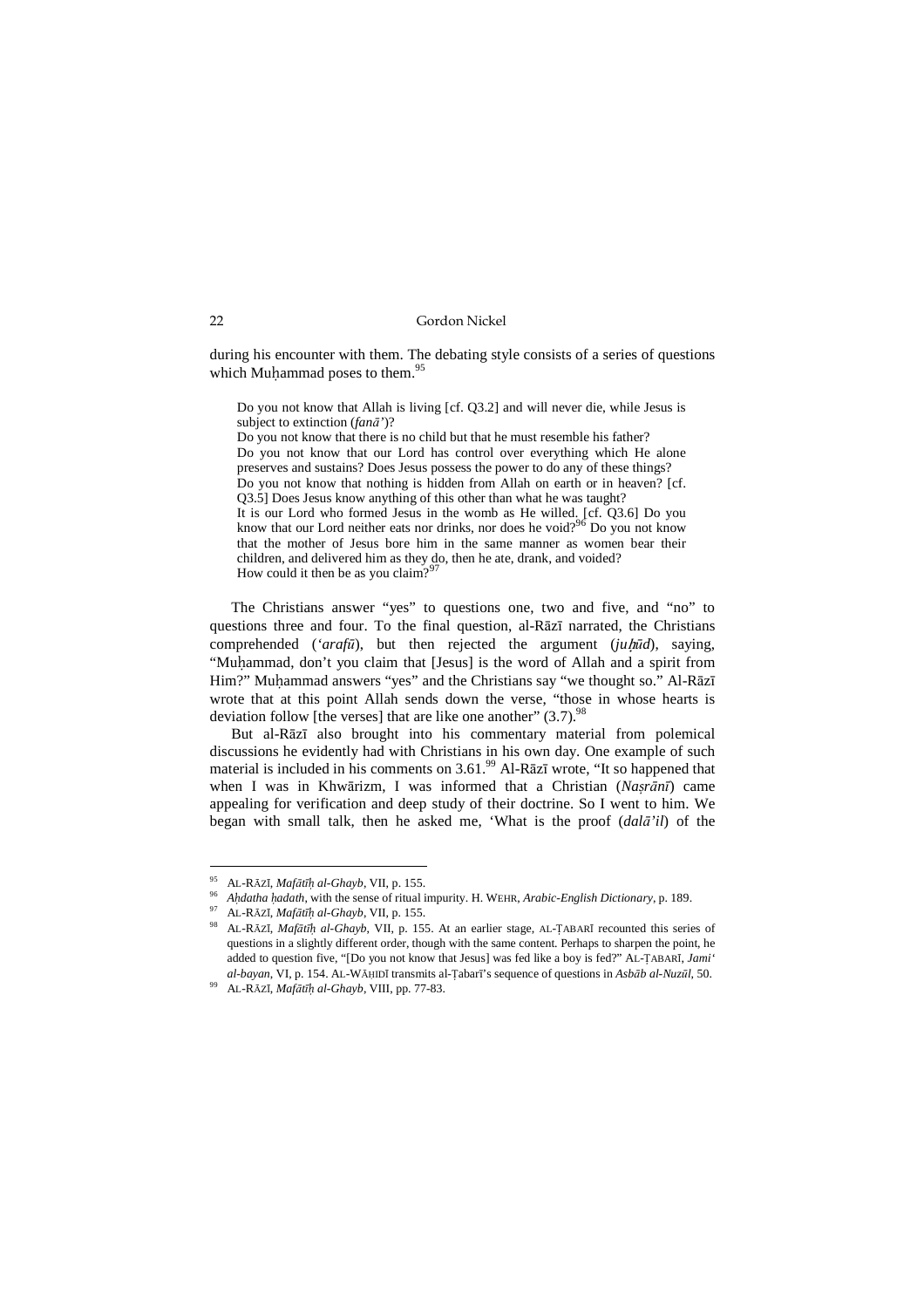prophethood of Muḥammad?'"<sup>100</sup> Al-Rāzī answers that miracles (*mu'jiza*) and unbroken witness (*tawātur*) prove the prophethood of Muḥammad—just as they prove the prophethood of all prophets. If these proofs are not allowed for Muhammad, al-Rāzī argues, then the prophethood of all other prophets would be similarly put in question. The Christian counters, "I don't say concerning Jesus that he is a prophet, but rather that he is God."<sup>101</sup> This turns the conversation away from Muḥammad's prophethood toward the deity of Jesus. Al-Rāzī's spur-of-themoment refutation of the deity of Jesus includes the following argument:

Allah is a non-contingent existent (*wājib al-wujūd*) in himself. It is necessary that he should not be a body; he should not occupy space; nor should he be an accident. Jesus was a human corporeal person who came into being after he was not (*ma'dūm*). He was killed after he was alive, as you claim (*'alā qawlikum*). He was an infant then he grew up into adolescence and manhood. He ate and drank, voided and slept and woke up. It is stipulated in the self-evident truths of reason (*badā'ih al-'aqūl*) that anyone who voids (*mudith*) could not be eternal, nor could anyone who is lacking be self-sufficient. A contingent being could not be necessary, nor one who is subject to change be permanent.

Al-Rāzī then seemed to address an aside to the reader before he continued his report of his conversation with the Christian in Khwārizm:

Concerning the thwarting (*ibāl*) of this assertion that they confess, that the Jews took him and crucified him and left him alive upon the post (*khashaba*), and tore his chest, and that he was outwitted (*yatāl*) in escaping or disappearing from them, and when they treated him in these relationships in this extremely distressing way: If Jesus were God, or if God incarnated in him, or if part of God was woven into him, why did he not rid himself of them, and why did he not destroy them completely? And what need was there for him to suffer from them and to be outwitted in escaping from them? By Allah I am astonished!<sup>103</sup>

Al-Rāzī wondered aloud how anyone could consider this depraved thinking (*fasād*) reasonable, then continued. "Whether they say that God is this visible bodily person, or that God fully incarnated in him, or that part of God incarnated in

<sup>100</sup> AL-RĀZĪ, *Mafātīḥ al-Ghayb*, VII, p. 155.

<sup>101</sup> AL-RĀZĪ, *Mafātīḥ al-Ghayb*, VII, p. 155.

<sup>102</sup> AL-RĀZĪ, *Mafātīḥ al-Ghayb*, VIII, p. 78.

<sup>103</sup> AL-RĀZĪ, *Mafātīḥ al-Ghayb*, VIII, p. 78.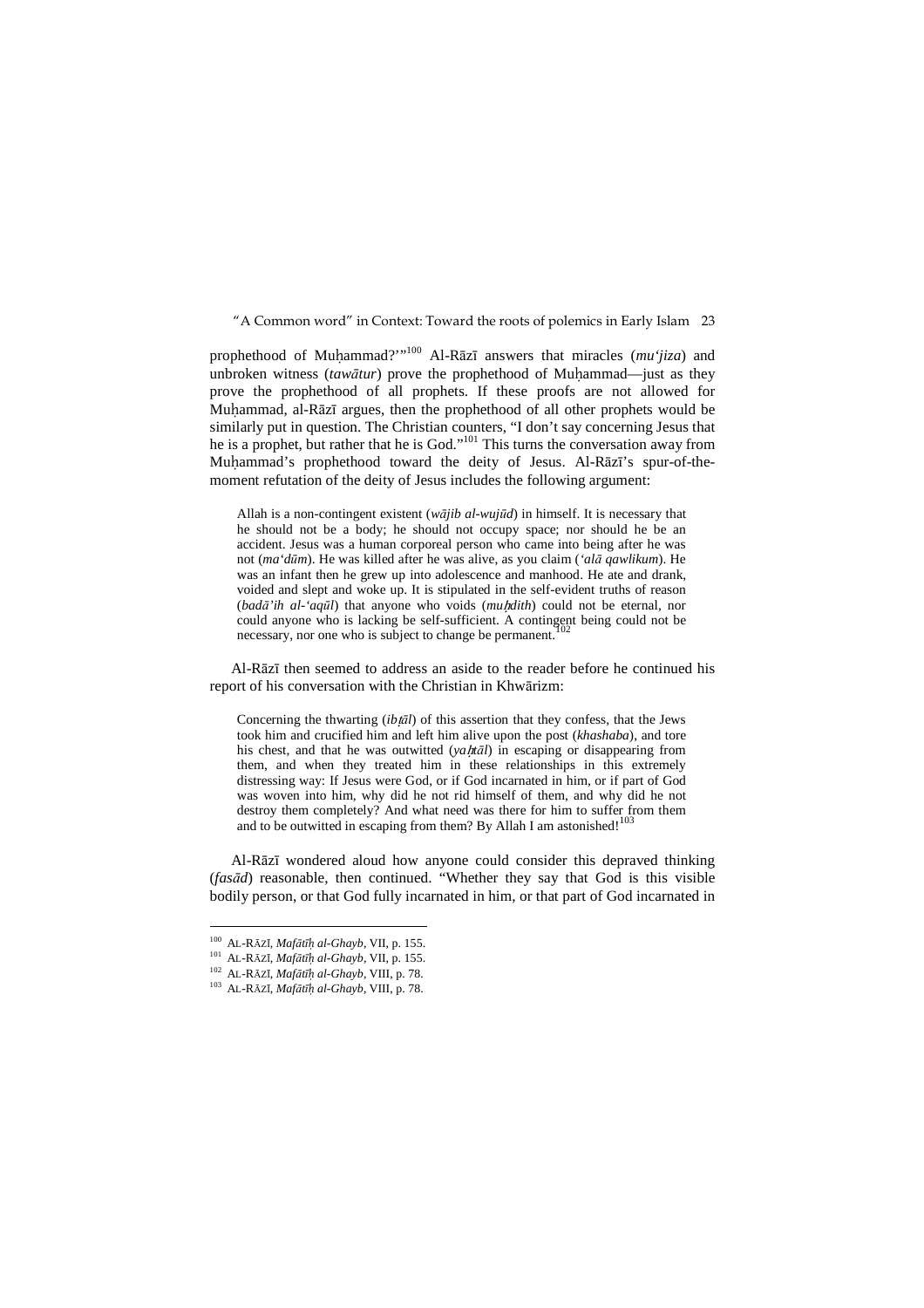him, [or speak of] three parts, [each of these beliefs is] false (*bāil*)." Once more he expressed his amazement: "If the God of the world were this body, then when the Jews killed him they in fact killed the God of the world. How could the world survive without a God?"<sup>104</sup> At the end of his aside, the exegete attempted to highlight one further absurdity. It is generally accepted by Christians themselves, he wrote, that Jesus was a man of great devotion and obedience to God. It is preposterous *(istahāla)* that he be God, because God does not worship himself!<sup>105</sup>

Al-Rāzī then returned to his report of the conversation, in which he poses a leading question to the Christian, "On what basis do you infer the deity of Jesus?" The Christian answers, "on the basis of the splendour of his miracles (*'ajā'ib*), such as raising the dead and healing the blind and the leper, which could only happen by the power of almighty God."<sup>106</sup> Among his arguments in reply, al-Rāzī says that turning a staff into a snake was a greater miracle than reviving the dead. This is because the resemblance between a dead and a living body is far closer than that between a stick and a snake. Hence, Moses should be more deserving than Jesus of being God or the son of God, yet no one has asserted this of him.<sup>107</sup>

Al-Rāzī wrote that his last set of arguments stops the *Naṣrānī* in his tracks, and "he had nothing left to say."<sup>108</sup>

If this is an accurate report of al-Rāzī's conversation with a Christian in Central Asia, it bears considerable interest for the history of interfaith conversation. Even if it is not a true report, it shows the perceptions of Christianity in the mind of an intelligent medieval Muslim scholar. In any case it opens a window into ways of polemic which had developed by the 12<sup>th</sup> Century. These and other examples show that the prophethood of Muḥammad and the deity of Jesus were intertwined polemical issues in early Islam. The truth of the Qur'anic denial of the deity of

<sup>104</sup> AL-RĀZĪ, *Mafātīḥ al-Ghayb*, VIII, p. 79. This and other questions posed by al-Rāzī in this passage are of course an aspect of his polemic—they are rhetorical. However, some of these questions come close to the wording and concerns of the New Testament, which the *Naṣārā* in the Eastern part of the Muslim empire presumably had access to. For example, in Acts 3:15, Peter accuses the Jewish religious leaders in Jerusalem: "You killed the author of life, but God raised him from the dead. We are witnesses of this." This suggests both an interesting line of scholarly enquiry into how Christians living within the Muslim Empire responded to this particular polemic, and an area of useful explanation and discussion in Christian-Muslim dialogue today.

<sup>105</sup> AL-RĀZĪ, *Mafātīḥ al-Ghayb*, VIII, p. 79.

<sup>106</sup> AL-RĀZĪ, *Mafātīḥ al-Ghayb*, VIII, p. 79.

<sup>107</sup> AL-RĀZĪ, *Mafātīḥ al-Ghayb*, VIII, pp. 79-80.

<sup>108</sup> AL-RĀZĪ, *Mafātīḥ al-Ghayb*, VIII, p. 80.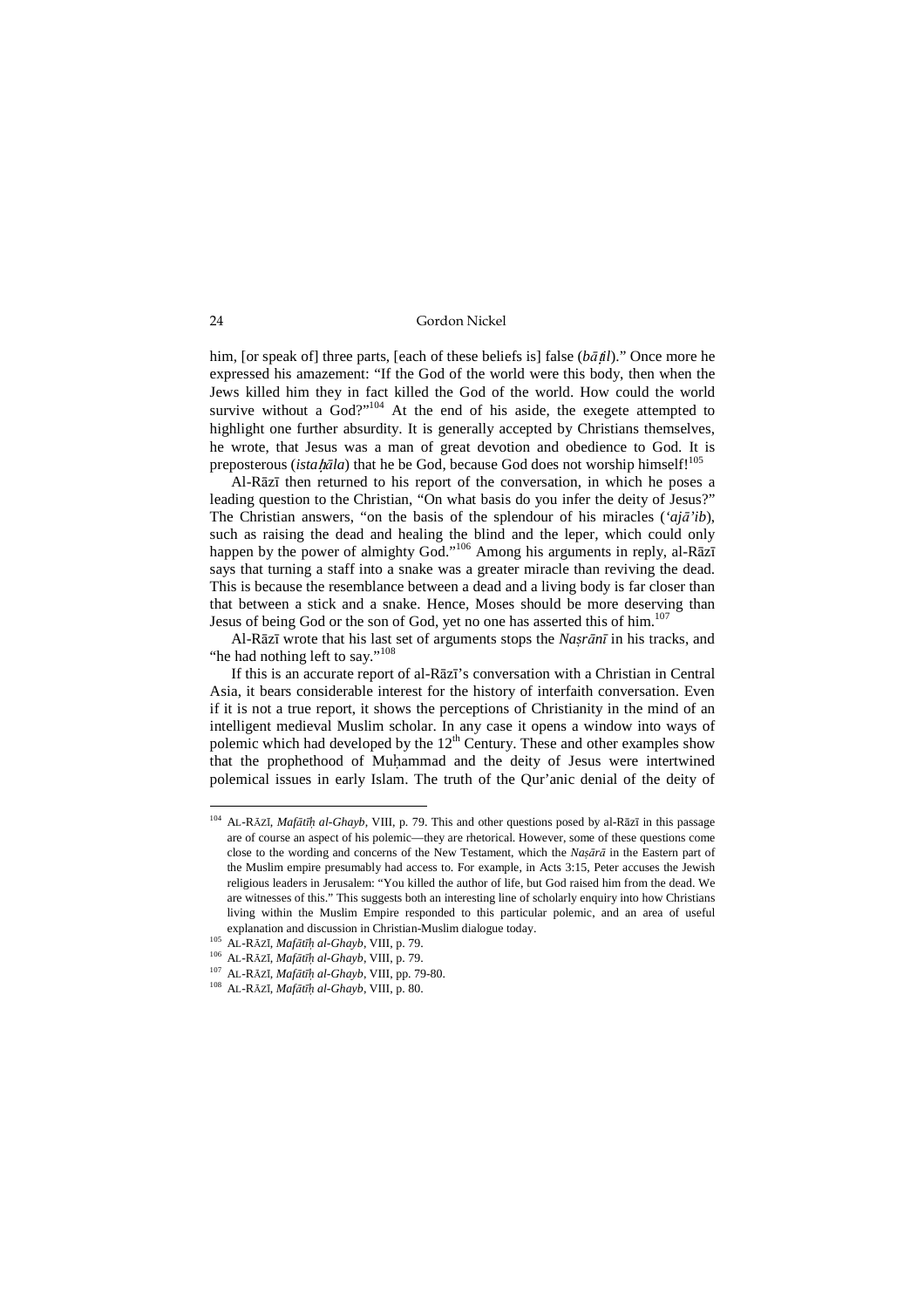Jesus, as well as the authority of Muḥammad to recite it, would inevitably fall if the prophethood of Muhammad were not accepted.

Another observation on these exhibits of polemic is that in reference to Jesus, the key points of denial were his deity and his death. In fact, in Muslim polemic the two Christian confessions are used against each other, as demonstrated in the conversation of al-Rāzī above.<sup>109</sup> This brilliant and creative Muslim scholar also appeared to lack any reluctance to say things about Jesus which the Christians of his day would no doubt have found an insulting diminution of Jesus' true identity.

These impressions about the polemical interpretation of Q3.64 and its context in early works of Qur'anic commentary seem to be borne out by archaeological evidence, such as the inscriptions in the gallery of the Dome of the Rock in Jerusalem. The striking preoccupation of these inscriptions, evidently commissioned by the 'Umayyad caliph 'Abd al-Malik in 691 A.D., is the deity of Jesus and the divine sonship of Jesus. Both Christian confessions are repeatedly denied, and the corresponding affirmations are the apostleship and authority of Muḥammad, including the command also at 33.57 that just as Allah and the angels "pray for" (*salla* '*ala*<sup> $\bar{a}$ </sup>) the prophet, believers are to do so as well.<sup>110</sup> These traditional unders-tandings of Qur'anic material as polemical would also seem to be supported by those documents which put themselves forward as debates between Muslims and Christians during the early centuries of Islam.<sup>111</sup>

<sup>&</sup>lt;sup>109</sup> IBN ISHĀQ set the confession of the death of Jesus in opposition to the phrase in 3.2, "...the Living, the Eternal." "He does not die, whereas Jesus died and was crucified according to their doctrine." *Sīrat al-Nabī*, II, p. 415.

<sup>110</sup> Full English translations of the inscriptions on the Dome of the Rock are given in Oleg GRABAR, *The Shape of the Holy: Early Islamic Jerusalem* (Princeton: Princeton University Press, 1996), pp. 59-61. Andrew RIPPIN provides a fascinating discussion of the significance of the inscriptions in *Muslims: Their Beliefs and Practices*, 3rd edition (London: Routledge, 2005), pp. 66-70.

<sup>111</sup> Many good examples of this interesting literature are available, including Daniel J. SAHAS, *John of Damascus on Islam: The "Heresy of the Ishmaelites"* (Leiden: Brill, 1972). Arthur JEFFERY, "Ghevond's text of the correspondence between 'Umar II and Leo III," *Harvard Theological Review* XXXVII (1944), pp. 269-321. Alphonse MINGANA, "The Apology of Timothy the Patriarch before the Caliph Mahdi," *Bulletin of the John Rylands Library* 12 (1928), pp. 137-146, 147-226. William MUIR, *The Apology of Al Kindy* (London: Society for Promoting Christian Knowledge, 1887). John C. LAMOREAUX, *Theodore Abū Qurrah* (Provo, UT: Brigham Young University Press, 2006). See also, among many fine descriptions, Samir Khalil SAMIR and Jørgen S. NIELSEN (eds.), *Christian Arabic Apologetics during the Abbasid Period (750-1258)* (Leiden: Brill, 1994); and recently, Sidney GRIFFITH, *The Church in the Shadow of the Mosque: Christians and Muslims in the World of Islam* (Princeton: Princeton University Press, 2008), especially chapter four.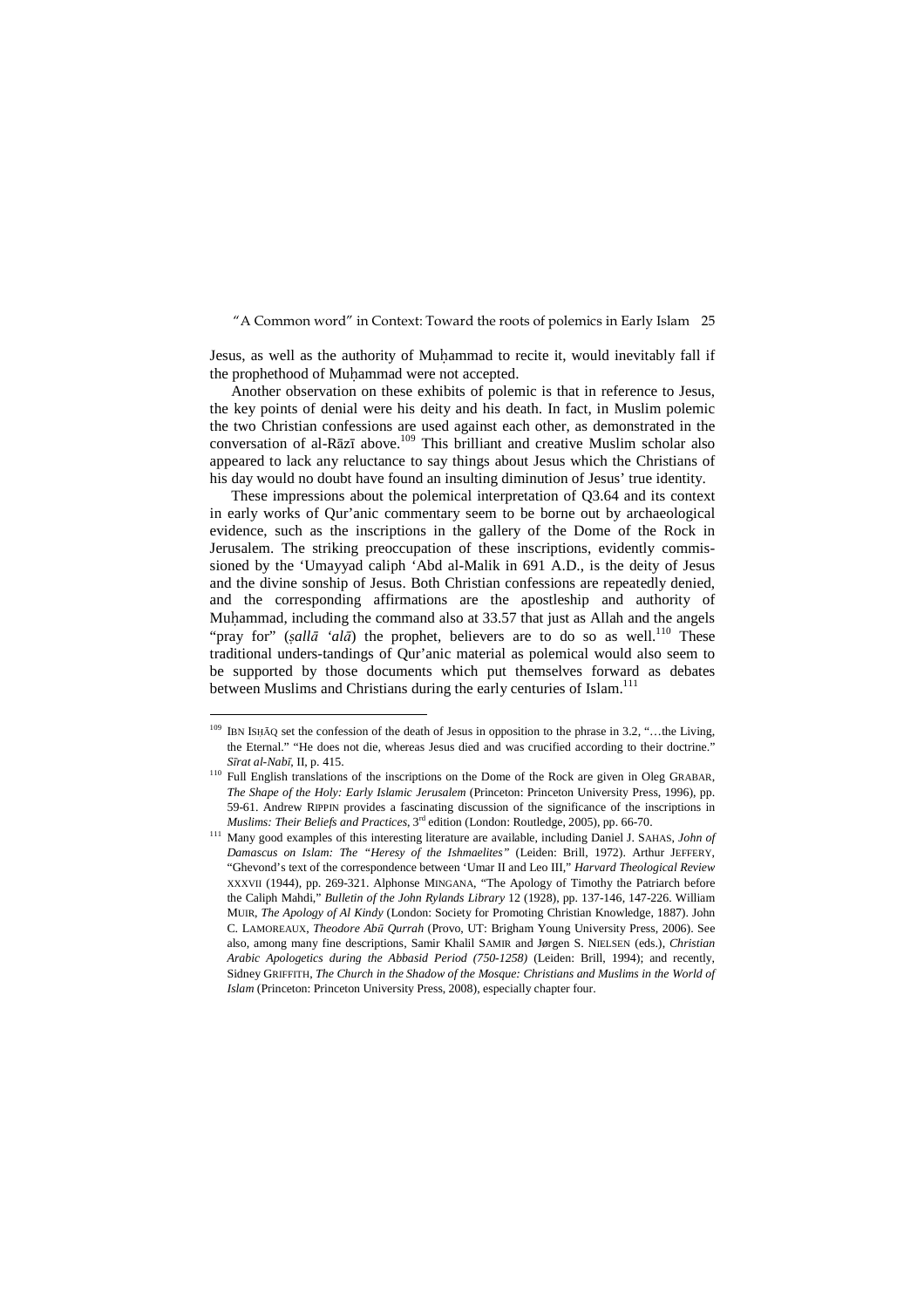#### 3.4. Political impulses

A belief that wrong theology can result in the destruction of the world would provide strong motivation to make the best case for the truth about God. Indeed, two of the commentators claim that Q3.64 and the preceding verses provide a model for how believers can make the very best rational case for the truth. Their views will be discussed below. As we have seen, however, two of the commentators take the verse in a political direction. By bringing in the story of a letter sent by Muḥammad to the Byzantine emperor Heraclius, al-Qurṭubī and Ibn Kathīr appear to associate 3.64 with political negotiations related to the expanding Muslim Empire. According to their account, if Heraclius does not "submit," he will have to bear the "sin of the *Arīsiyyīn*."<sup>112</sup> The call to "come to a word that is common between you and us" seems here to be related to concerns of conquest and political sovereignty.

The cross-referencing of Q9.30 by three of the commentators, $113$  and of Q9.31 by four of the commentators,<sup>114</sup> raises the question of how these and other commentators understood the relationship of false theological views to violence against those who hold such views. Q9.30 contains a strong expression for those who say that Ezra or the Messiah is the son of Allah: "God fights (*qātala*) against them." Immediately preceding these two verses is the so-called "verse of tribute": "Fight from among the people who have been given the Scripture those who do not believe in God and the Last Day and who do not forbid that which God and His messenger have forbidden and who do not follow the religion of truth, until they pay the tribute readily, having been humbled" (9.29).

As we have seen, it is 9.29 which Ibn Kathīr wanted to discuss in relation to 3.64. The scriptural context of 9.29-31 seems to reflect a situation of military engagement. To what extent were these commentators thinking that disagreement with the Muslim concept of God should eventually lead to armed combat?

<sup>112</sup> Suggestions for the meaning of *Arīsiyyīn* here have included "the peasants," and the followers of Arius. Nadia Maria EL-CHEIKH writes that according to tradition, a "similar" letter was sent to the Sassanian emperor bidding him "to embrace Islam or do battle." "Muhammad and Heraclius: A Study in Legitimacy," *Studia Islamica* 89 (1999), pp. 11-12.

<sup>113</sup> AL-ZAMAKHSHARĪ, *al-Kashshāf*, I, p. 363; AL-QURṬUBĪ, *al-Jāmi' li-Aḥkām al-Qur'ān*, IV, p. 107; AL-BAYḌĀWĪ, *Anwār al-tanzīl*, I, p. 211.

<sup>114</sup> AL-ṬABARĪ, *Jami' al-bayan*, VI, p. 488. AL-ZAMAKHSHARĪ, *al-Kashshāf*, I, p. 364; AL-QURṬUBĪ, *al-Jāmi' li-Aḥkām al-Qur'ān*, IV, p. 106; AL-BAYḌĀWĪ, *Anwār al-tanzīl*, I, p. 211.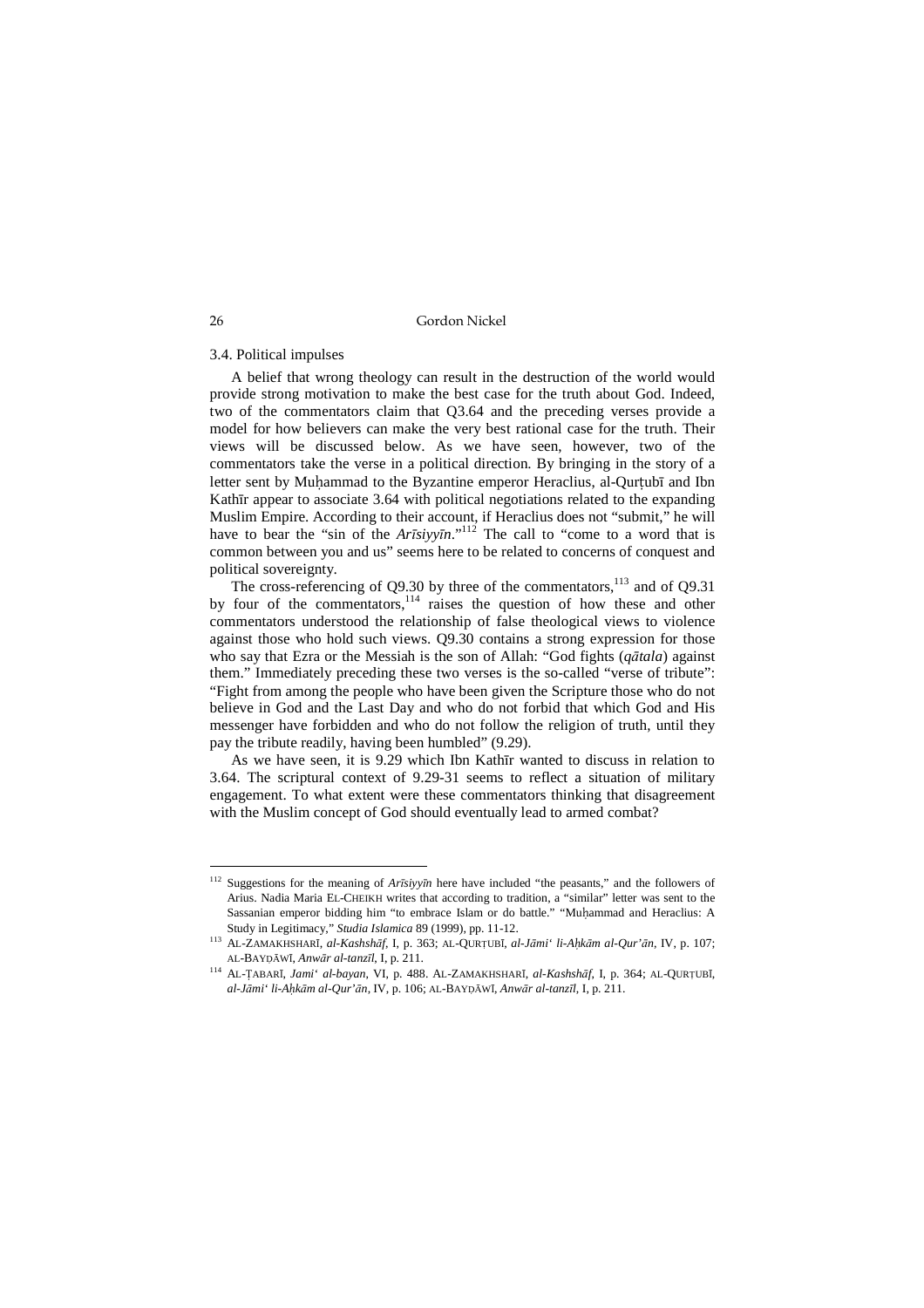In his comments on Q9.29, al-Rāzī returned to his disagreement with Christian confessions: their beliefs in Father, Son and Holy Spirit, in Incarnation (*ulūl*) and in "merged oneness" (*ittiād*), by which they negate (*nāfā*) deity.<sup>115</sup> By confessing such beliefs, plus their belief that the hypostasis (*uqnūm*) of the word (*kalima*) incarnated in Jesus, $1^{16}$  Christians show that they don't believe in Allah at all, $1^{17}$  and thus demonstrate the truth of God's description of them in 9.29. Their error is not simply in relation to the attributes of God, but rather related to His very essence. Further along in his interpretation of 9.29, al-Rāzī appeared to show his belief that it was this false faith of the Christians—and no other reason—which made them deserving of Muslim attack "until they pay the tribute readily, having been humbled."<sup>118</sup> The exegete even wrote that the ambiguous phrase *'an yadin* can be understood in the sense of benefaction (*in'ām*). Quoting al-Zamakhsharī, al-Rāzī wrote that "accepting the *jizyah* from them and sparing their lives (*tark arwāihim*) is a great blessing (*ni'ma 'aẓīma*) for them."<sup>119</sup>

At 9.30, al-Rāzī continued his focus on the false faith of the Christians.<sup>120</sup> He wrote that Christians commit *shirk*, and that there is no difference between those who worship an idol and those who worship Jesus or another being. On second thought, al-Rāzī wrote, the *shirk* of Christians is actually worse than that of polytheists (*mushrikūn*). Polytheists never say that their idol is the creator of the universe, or that it is the God of the universe; they simply worship the idol as a way of seeking access to God. Christians, by contrast, affirm the reality of the Incarnation and "merged oneness." This is truly abominable unbelief (*kufr qabī jiddan*).

<sup>115</sup> AL-RĀZĪ, *Mafātīḥ al-Ghayb*, XVI, p. 28. Cf. R. ARNALDEZ, "Les Chrétiens selon le commentaire coranique de Râzî," in Pierre Salmon (ed.), *Mélanges d'Islamologie* (Leiden: Brill, 1974), p. 54; and J.D. MCAULIFFE, "Fakhr al-Dīn al-Rāzī on *āyat al-jizyah* and *āyat al-sayf*," in Michael GERVERS and Ramzi Jibran BIHAZI (eds.), *Conversion and Continuity: Indigenous Christian Communities in Islamic Lands, Eighth to Eighteenth Centuries* (Toronto: Pontifical Institute of Mediaeval Studies, 1990), p. 107.

<sup>116</sup> AL-RĀZĪ, *Mafātīḥ al-Ghayb*, XVI, p. 28.

<sup>117</sup> AL-RĀZĪ, *Mafātīḥ al-Ghayb*, XVI, p. 29.

<sup>118</sup> J.D. MCAULIFFE, "Fakhr al-Dīn al-Rāzī," p. 108.

<sup>119</sup> AL-RĀZĪ, *Mafātīḥ al-Ghayb*, XVI, p. 30. Cf. J.D. MCAULIFFE, "Fakhr al-Dīn al-Rāzī," p. 109.

<sup>&</sup>lt;sup>120</sup> AL-RĀZĪ, *Mafātīh al-Ghayb*, XVI, pp. 32-36. Cf. R. ARNALDEZ, "Les Chrétiens," Jacques JOMIER, "Unité de Dieu, Chrétiens et Coran selon Faḫr al-Dīn al-Rāzī," *Islamochristiana* 6 (1980), pp. 152-153.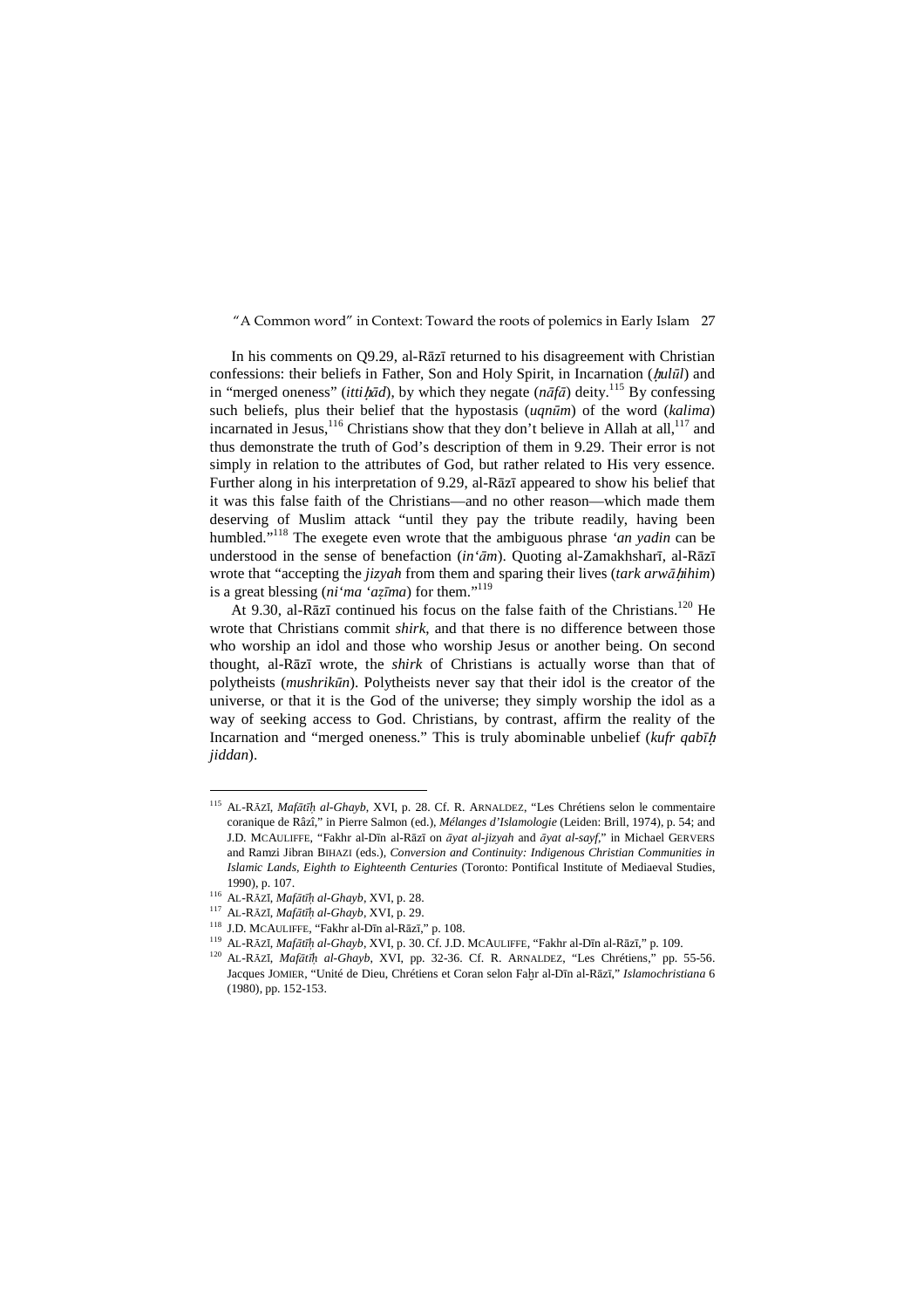If there is indeed no difference between Christians and polytheists, al-Rāzī asked, why do the people of the book get favoured treatment rather than being put to death (the punishment for *mushikūn* which he understood from 9.5). It is only because of outward appearances, he answered. The people of the book claim a connection to Moses and Jesus and pretend to act according to the Torah and Gospel. In honour of these two prophets and their two books, al-Rāzī wrote, and in honour of Jews and Christians in the past who followed the true religion, Allah decided that the *jizya* could be accepted from them.<sup>121</sup> However, al-Razī repeated, in reality there is no difference between the people of the book and the polytheists.

In this exegesis of 9.29-30, al-Rāzī appeared to link the theological error which he attributed to the people of the book with a command to fight them. He even seemed to suggest that the imposition of *jizya* was a "kindness" which the people of the book did not deserve. Not all Muslims would agree with this approach, but, as Jacques Jomier suggests, since al-Rāzī's view corresponds to one of the basic tendencies of Muslim thought, it deserves to be examined in more depth.<sup>122</sup> How representative would al-Rāzī's approach be among traditionalist and "salafi" Muslims today? In recent years, the views of Sayyid Quṭb on Q9.29-31 have been noted.<sup>123</sup> Quṭb wrote extensively on 9.29-31 in his popular commentary, *Fī Ẓilāl al-Qur'ān*. His understanding of 9.29-31 seems to share many features with al-Rāzī's exegesis of the same passage referred to above. Quṭb's comments raise at least two important questions related to this study. First, is Qutb in line with the Muslim interpretive tradition in what he says about Christian beliefs? Neal Robinson suggests that he is.<sup>124</sup> Second, what is the status of Qutb's interpretations of the Qur'ān among young Muslims today? Yvonne Y. Haddad points out that Quṭb's commentary has seen wide circulation and has exerted extensive influence.<sup>125</sup> If Muslims look to this and similar Islamist writings as their way into

<sup>121</sup> AL-RĀZĪ, *Mafātīḥ al-Ghayb*, XVI, p. 33.

<sup>&</sup>lt;sup>122</sup> J. JOMIER, "Unité de Dieu", p. 153.

<sup>123</sup> Neal ROBINSON, "Sayyid Quṭb's Attitude Towards Christianity: Sūra 9.29-35 in *Fī Ẓilāl al-Qur'ān*," in Lloyd Ridgeon (ed.), *Islamic Interpretations of Christianity* (New York: St. Martin's Press, 2001), pp. 159-178.

<sup>&</sup>lt;sup>124</sup> N. ROBINSON, "Sayyid Quṭb's Attitude," p. 173. Robinson writes that Quṭb, however, was at odds with "traditional Sunni Islam" regarding the meaning of "God's promise to make the religion of truth prevail over every religion." Ibid.

<sup>&</sup>lt;sup>125</sup> Yvonne Y. HADDAD, "Sayyid Quṭb, Ideologue of Islamic Revival," in John L. Esposito (ed.), *Voices of Resurgent Islam* (New York: Oxford University Press, 1983), pp. 67-68. Cf. N. ROBINSON, "Sayyid Quṭb's attitude," p. 176.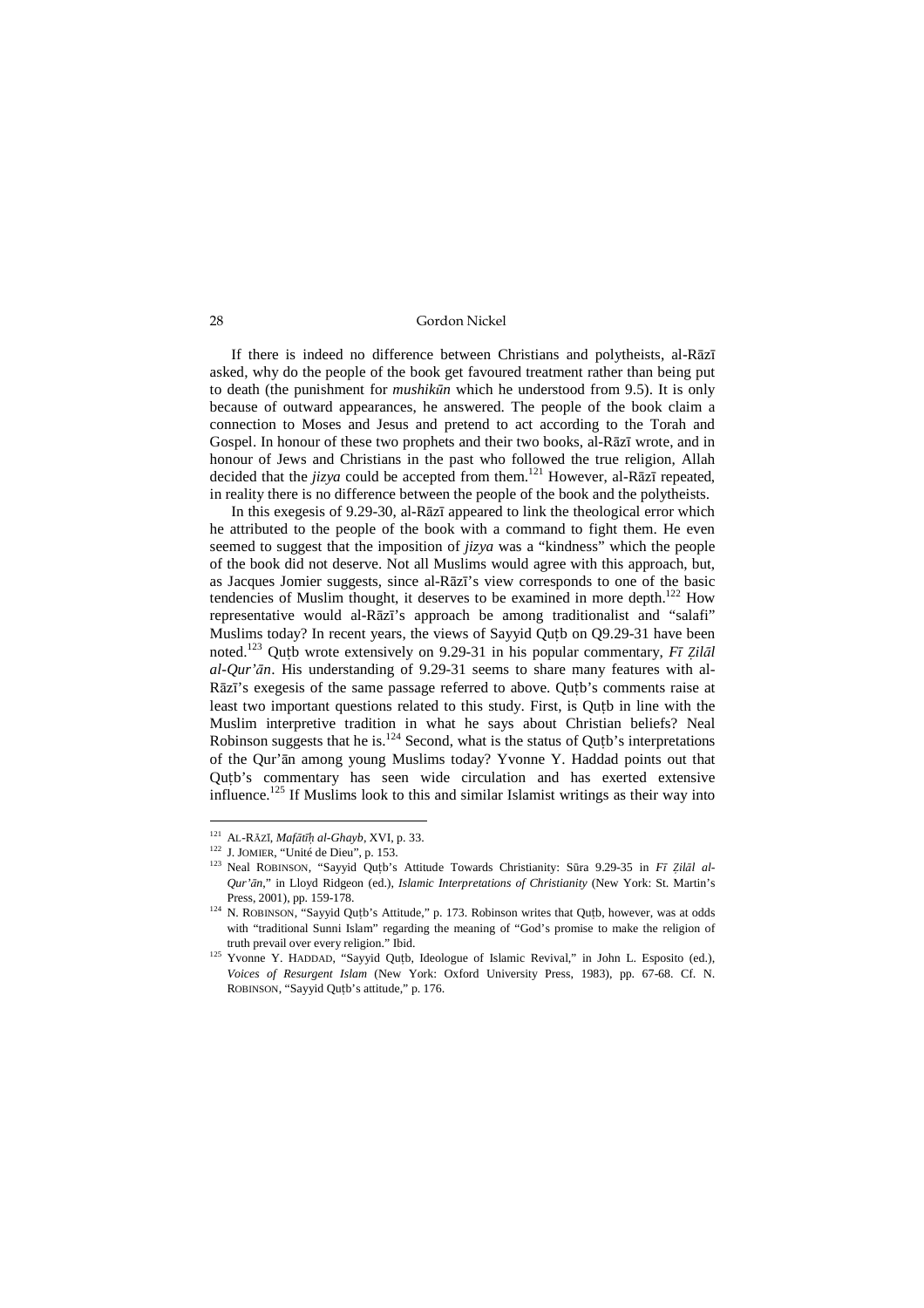the meanings of the Qur'ān, what approach will they tend to take toward interfaith dialogue $?$ <sup>126</sup>

#### 3.5. A good way to call people to the truth

 $\overline{a}$ 

None of the commentaries surveyed in this study understands "a common word" in 3.64 to mean a theological concept which Muslims, Christians and Jews hold in common. However, some of the exegetes took the expression in the direction of a kind of dialogue in which truth is taken seriously and where rational discourse replaces acrimony. These exegetes saw the entire preceding context in Sūra 3 as a demonstration of an exemplary way to call non-Muslims to the truth. al-Rāzī in particular seemed to envision a scenario in which no one dialogue partner had an unjust advantage over another.

Al-Rāzī judged Q3.64 to be the final accomplishment in a series of steps for how to dispute on theological matters in a good way. He understood that in 3.64 Muḥammad, and through him Allah, treated the Christians with a view to justice. "He gave up quarrelling and the pursuit of knock-down arguments or coercion." After al-Rāzī, al-Bayḍāwī too picked up on the theme of a demonstration of "the beautiful stages in the polemicizing process." However, al-Bayḍāwī's description lacks the sensitive language of al-Rāzī and al-Rāzī's apparent insight into what constitutes a "just" dialogue.

Was al-Rāzī encouraging a free, reasoned discussion in which theological differences are faced squarely and conversation partners do their best to challenge the thinking of the other through rational discourse? His language about "oppression" (*ẓulm*) could possibly refer to a situation in which one of the partners holds physical power over the other. Al-Rāzī seemed to be inadvertently projecting the dream of a level conversation field in which rational discourse characterizes the dialogue rather than fear of reprisal on the one hand or political dominance on the other. In other words, through the series of steps which al-Rāzī had in mind, he ended up with what he considered to be the most just and intelligent way of dealing with theological difference. If this is so, the encounter he proposed must be

<sup>&</sup>lt;sup>126</sup> Interestingly, in another of his writings, Sayyid Quṭb cited Q3.64 in the context of his argument for "Jihād in the Cause of Allah." In *Milestones*, Mohammed Moinuddin Siddiqui, ed. (Kuwait: International Islamic Federation of Student Organizations, 1989), 104. He also wrote at the end of his comments on 3.64 in *Fī Zilāl al-Qur'ān* that if the people of the Book did not respond positively to the call in the verse, "this would be the final separation, a separation after which there is no friendship or dialogue." M.M. AYOUB, *The Qur'an and its Interpreters*, II, p. 208.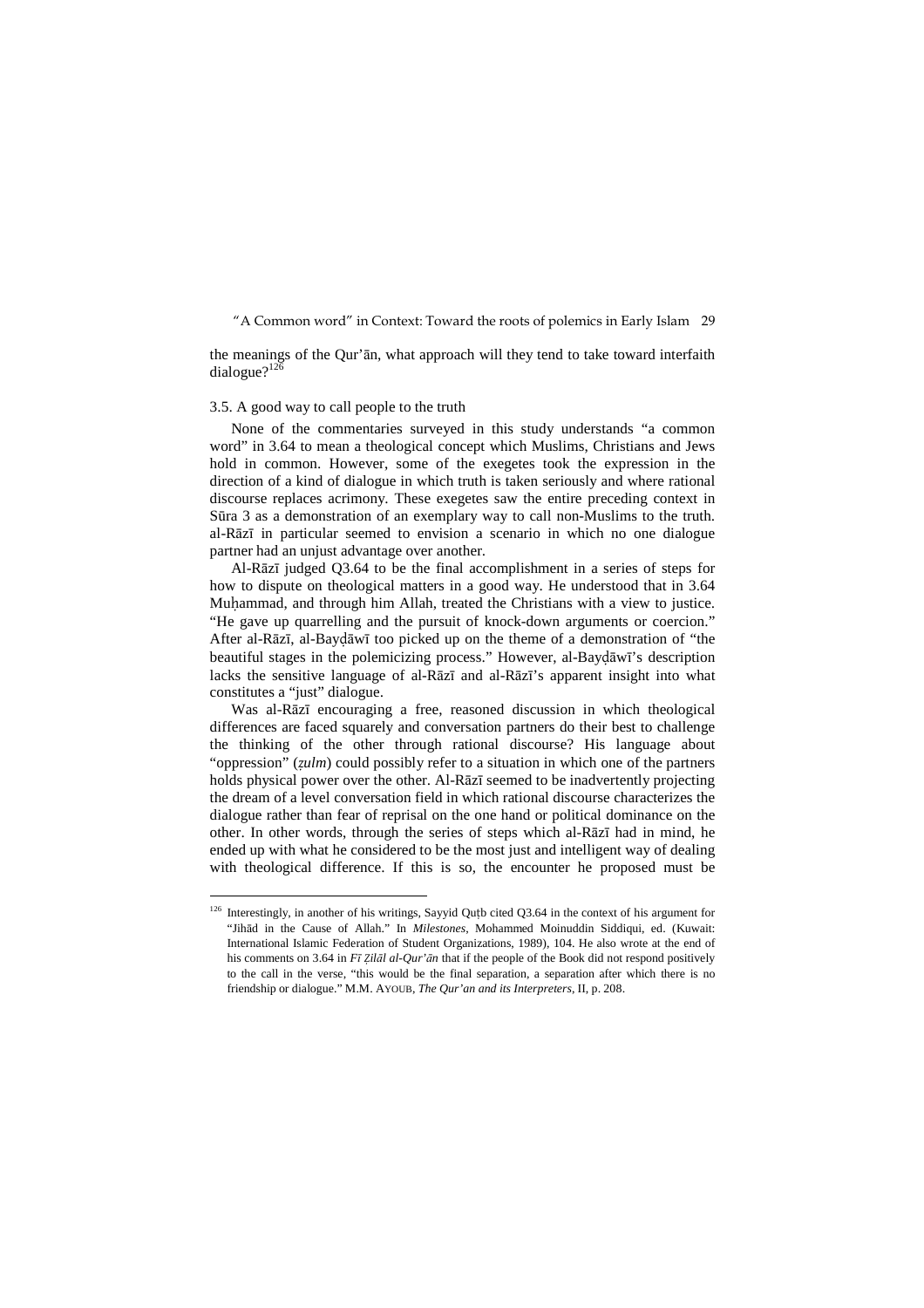characterized in the way he evidently intended. This is a conversation in which truth is taken with utmost seriousness, and partners are free to use the strongest arguments—and rhetoric—in order to prove their case.

#### 3.6. Reflections on interfaith conversation

The understandings of Muslim scripture shared by major commentators in the Muslim interpretative tradition suggest a number of directions for interfaith conversation today and in the future.

Though modernist and postmodern interpretations of the Qur'ān which seek to detach from traditional understandings tend to attract the attention of many non-Muslims, especially in the West, the question must be asked as to which understandings command greatest authority among large blocks of traditional Muslims in Muslim-majority societies. Andrew Rippin observes that "The Traditionalist group holds to the full authority of the past, and that change should not and does not affect the traditions of the past." He suggests that in addition to many of the *'ulamā'* and Sufi groups, the Traditionalist group includes "the vast majority of those who have not been exposed to modern education."<sup>127</sup> Tariq Ramadan seems to agree substantially with this analysis in his description of "scholastic traditionalism."<sup>128</sup> How do Traditionalist Muslims tend to approach the meanings of the Qur'ān?

If traditional understandings of the Qur'ān hold sway in such societies, it is safe to assume that many Muslims today will approach Christian faith affirmations in similar ways as did the great Muslim exegetes of the past. These ways will be categorically different from the polite conventions of interfaith dialogue in the West. And yet, as Ramadan points out, it is exactly such Muslims, and their Christian counterparts, who need to be engaged in faith conversation.<sup>129</sup>

This necessary conversation will be one in which polemic will be a normal component. People who believe strongly in truth and falsehood will naturally make a case for their confessions. A modernist or postmodern disdain for religious polemic can serve no useful purpose in contexts where people of firm faith need to talk through their differences—not talk around them. These differences of understanding will not be solved by the imposition of the philosophy of religious

<sup>127</sup> A. RIPPIN, *Muslims*, p. 192.

<sup>&</sup>lt;sup>128</sup> Tariq RAMADAN, *Western Muslims and the Future of Islam* (Oxford: Oxford University Press, 2004), pp. 24-25.

<sup>129</sup> T. RAMADAN, *Western Muslims*, pp. 200-201.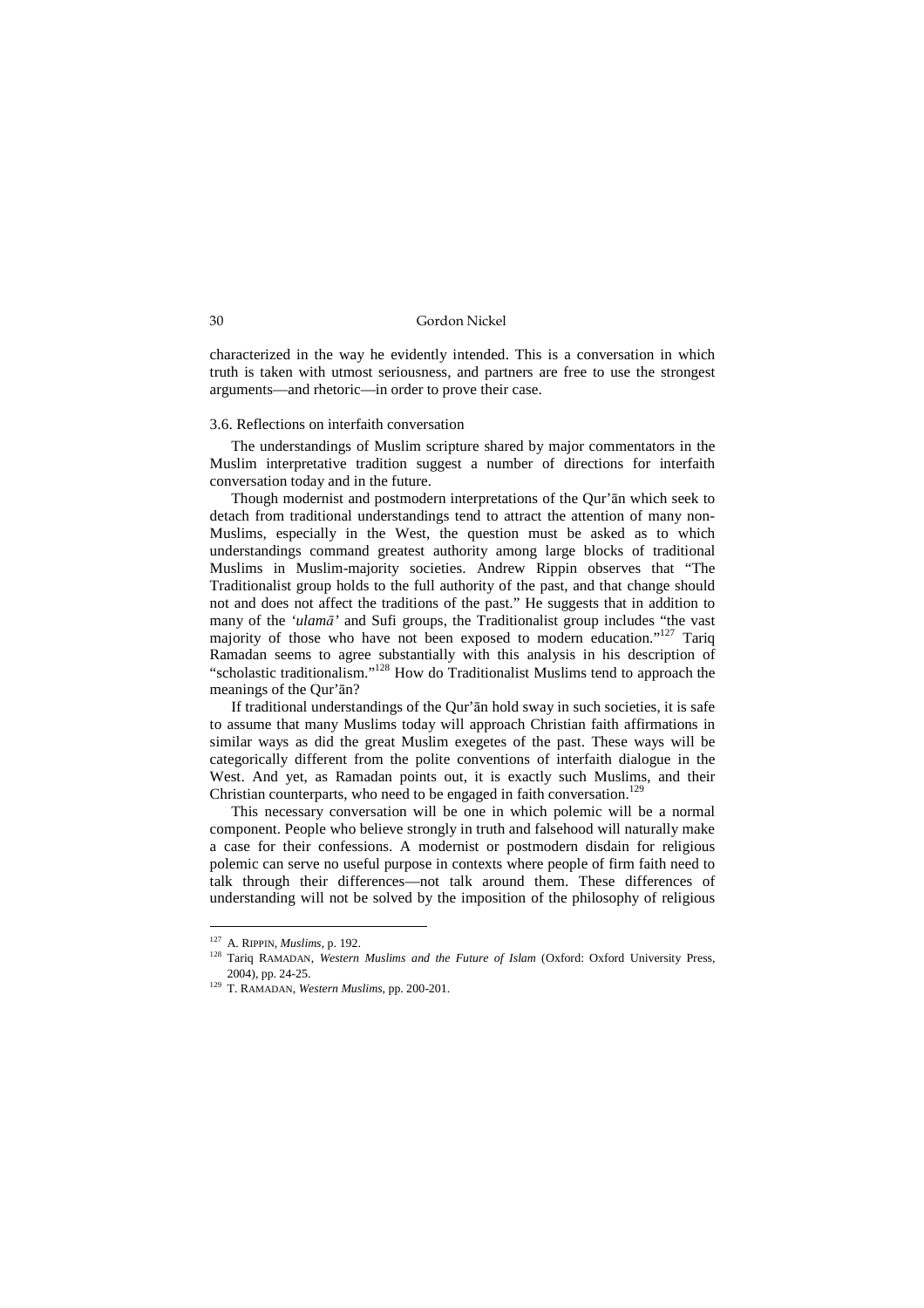pluralism by those who may seek to manipulate the situation from the West. Large communities of Muslims and Christians in the world will continue to make the best case they can for their faith commitments. Polemic will continue.<sup>130</sup> But polemic need not lead to acrimony. Will the partners in the conversation be able to respect each other in spite of their disagreements? The first act of respect for the partner is to acknowledge differences.

According to some of the greatest commentaries of the Muslim interpretive tradition, Muslims and Christians disagree about the concept of God. The question for peaceable coexistence between these communities is whether people of faith will make a link from theological disagreement to antipathy and violence. There is no logical reason for this link, though both Christians and Muslims have found many occasions to make it. Surely one of the most urgent tasks facing these two world communities is to make crystal clear that a link between theological difference and violence is not possible. That these two need not be linked seems to be suggested by the story which a number of the commentators specified as the narrative framework looming over 3.64 and its context in the Qur'ān.

In the story about the Christians from Najrān which Muslim scholars narrated, the strong disagreement over the deity of Jesus does not end in violence. Though they do not submit to the beliefs and practices of Islam to which the ruler of Madīna calls them in the tradition, there is no hint of a military response from Najrān. The Christians decline to participate in the ceremony of mutual cursing which Muslim exegetes understand from 3.61. Instead, the Christians in this Muslim narrative make peace with the messenger of Islam and submit to his rule. Muqātil portrayed their response in these words: "They said, 'O Muḥammad we will make peace (*ṣālaa*) with you, lest you attack (*ghazā*) us and terrorize (*akhāfa*) us and dissuade (*radda*) us from our religion, by paying blood money to you of a thousand suits of clothes in Ṣafar and a thousand suits in Rajab, and 30 iron coats of mail.'"<sup>131</sup>

According to Muslim tradition, the Christians from Najrān do not accept the authority of Islam's prophet to pronounce the truth about the deity of Jesus. They are Arabian Christians who simply accept the political terms which Muḥammad stipulates and return to their home with their faith in Jesus' deity intact.

<sup>&</sup>lt;sup>130</sup> Kate ZEBIRI comes to this conclusion at the end of her interesting survey of modern Muslim writings on Christianity, and Christian writings on Islam, *Muslims and Christians Face to Face* (Oxford: Oneworld, 1997), pp. 233-234.

<sup>131</sup> MUQĀTIL, *Tafsīr*, I, p. 282.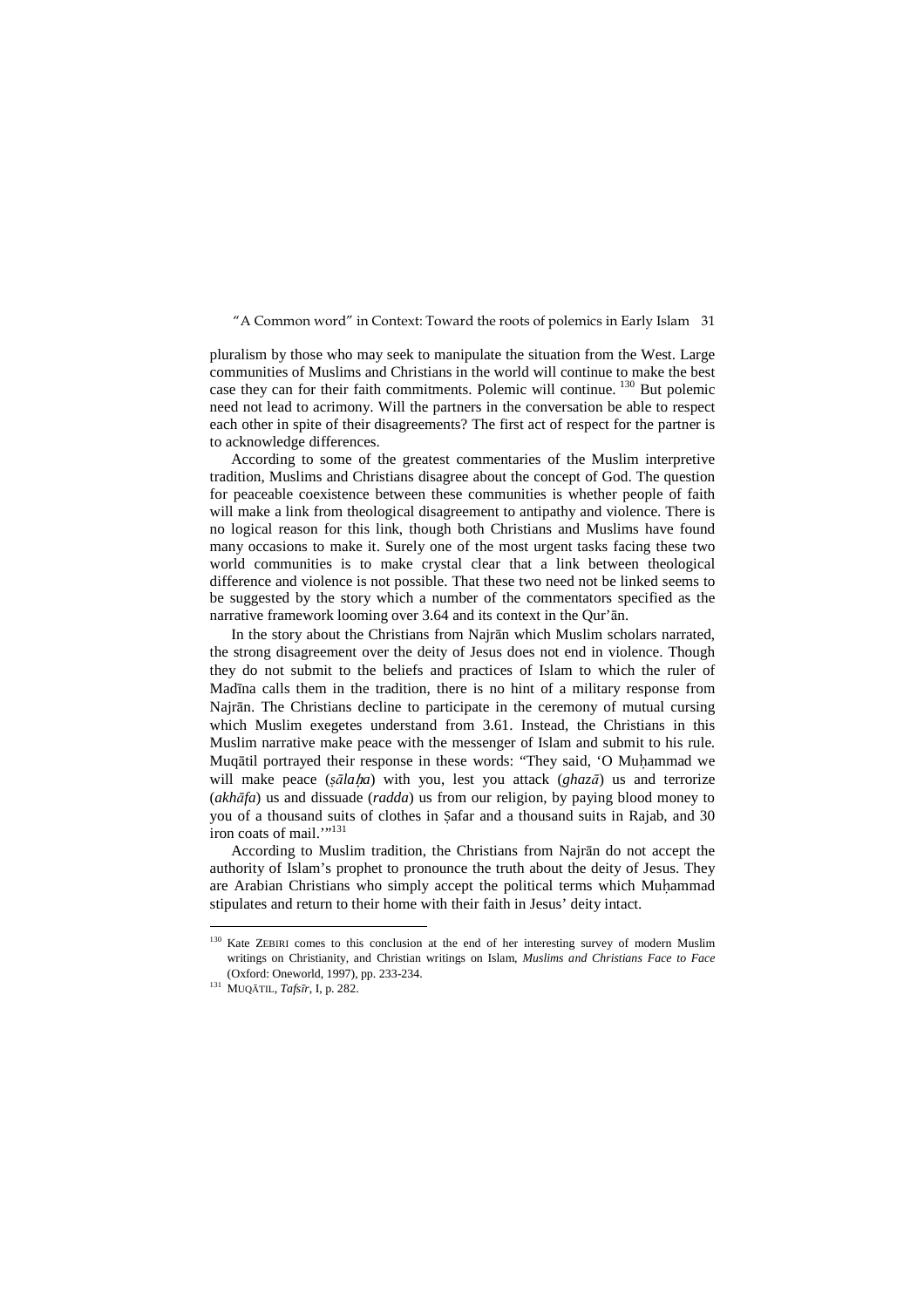#### **BIBLIOGRAPHY**

Primary sources:

- AL-BAYḌĀWĪ, Abū Sa'īd 'Abd Allāh ibn 'Umar ibn Muḥammad ibn 'Alī al-Khayr Naṣīr al-Dīn, *Anwār al-Tanzīl wa-Asrār al-Ta'wīl* (n.p.: Dār al-Ṭibā'ah al- 'Āmirah, 1887), 2 volumes.
- AL-FARRĀ', Abū Zakariyyā' Yaḥyā b. Ziyād. *Kitāb Ma'ānī al-Qur'ān*, ed. Aḥmad Yūsuf Najātī and Muḥammad 'Alī al-Najjār (Beirut: Dār al-Sarūr, n.d.), 3 volumes.
- IBN ISḤĀQ, Sīrat al-Nabī, ed. Muḥammad Muḥī l-Dīn 'Abd al-Ḥamīd (Cairo: Maktaba Muḥammad 'Alī Ṣabīh wa Awlād, 1963), 4 volumes.
- IBN KATHĪR, al-Qurayshī al-Dimashqī 'Imād al-Dīn Abī Fidā' Ismā'īl, *Tafsīr al-Qur'ān al-'Āzīm* (Beirut: Dār al-Andalus, 1966), 7 volumes.
- MUQĀTIL IBN SULAYMĀN, *Tafsīr Muqātil ibn Sulaymān*, ed. 'Abd Allāh Maḥmūd Shihāta (Beirut: Mu'assasat al-Tārīkh al-'Arabiyya, 2002), 5 volumes.
- AL-RĀZĪ, al-Fakhr al-Dīn, *Mafātī al-Ghayb, al-Tafsīr al-Kabīr* (Beirut: Dār Iḥyā' al-Turāth al-'Arabī, 1973), 32 volumes.
- AL-ṬABARĪ, Abū Ja'far Muḥammad ibn Jarīr, *Tafsīr al-abarī, Jāmi' al-bayān 'an ta'wīl al-Qur'ān*, ed. Maḥmūd Muḥammad Shākir and Aḥmad Muḥammad Shākir (Cairo, 1955-69, 2nd ed.), 16 volumes (incomplete).
- AL-QURṬUBĪ, Abū 'Abd Allāh Muḥammad ibn Aḥmad al-Anṣārī, *al-Jāmi' li-Akām al-Qur'ān* (Beirut: Dār Iḥyā' al-Turāth al-'Arabī, 1967), 20 volumes.
- AL-WĀḤIDĪ, Abū al-Ḥasan al-Nīsābūrī, *Asbāb al-Nuzūl* (Beirut: Dār al-Kutub al- 'Ilmiyya, 2006).
- AL-ZAMAKHSHARĪ, Abū al-Qāsim Jār Allāh Maḥmūd ibn 'Umar, *al-Kashshāf 'an*  -*aqā'iq al-Tanzīl wa 'Uyūn al-Aqāwīl fī Wujūh al-Ta'wīl* (Beirut: Dār al-Kutub al-'Ilmiyya, 2006), 4 volumes.

#### Secondary sources:

- ANAWATI, Georges C. "Fakhr al-Dīn al-Rāzī." *Encyclopaedia of Islam*, ed. B. Lewis et al. (Leiden: Brill, 1965,  $2<sup>nd</sup>$  ed.), II, pp. 751-755.
- ARNALDEZ, Roger. "Les Chrétiens selon le commentaire coranique de Râzî," in Pierre SALMON (ed.), *Mélanges d'Islamologie* (Leiden: Brill, 1974), pp. 45-57.
- AYOUB, Mahmoud M. *The Qur'an and Its Interpreters* (Albany: State University of New York Press, 1984 and 1992), 2 vols.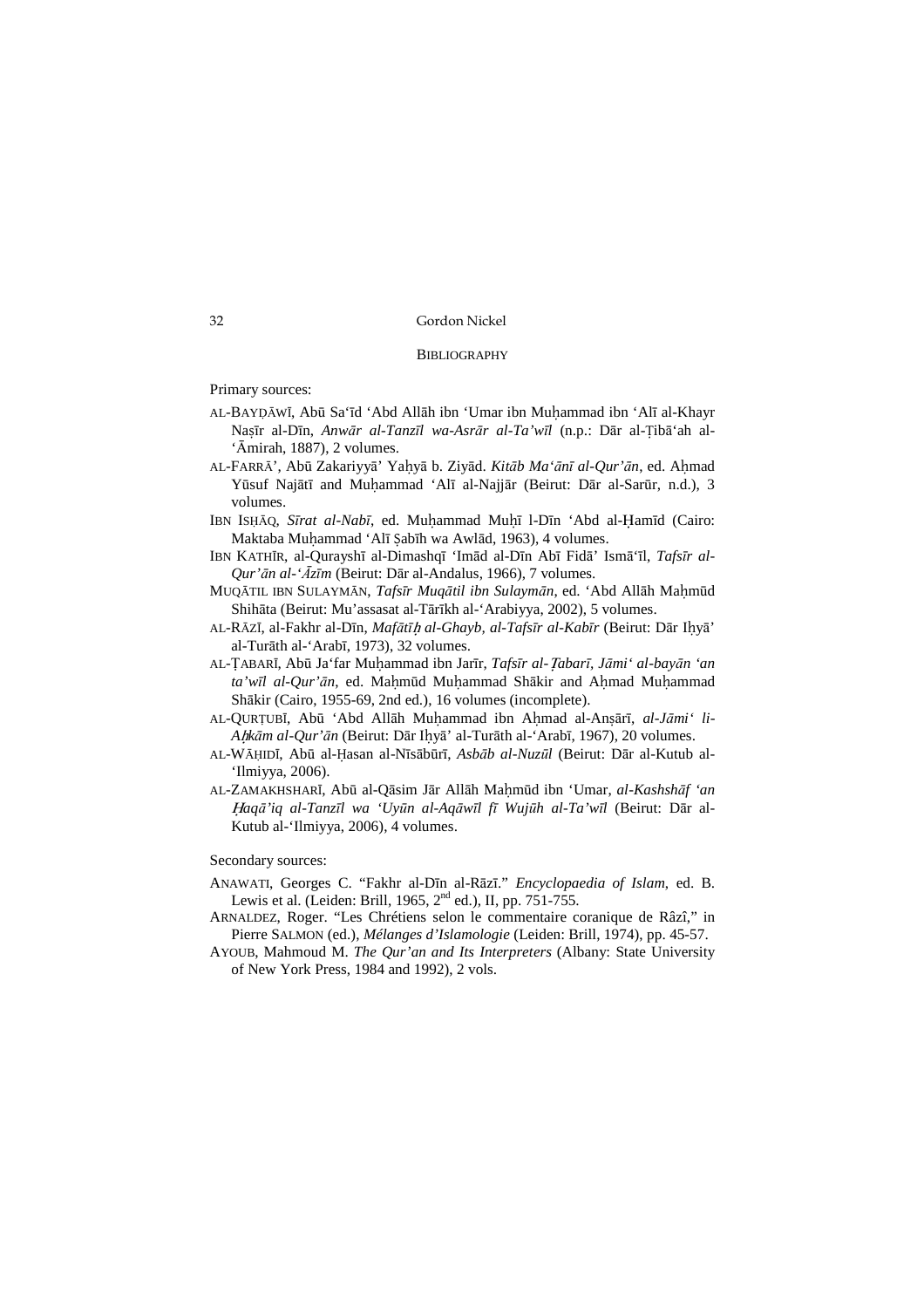- CALDER, Norman. "Tafsīr from Ṭabarī to Ibn Kathīr: Problems in the description of a genre, illustrated with reference to the story of Abraham." In G.R. HAWTING and Abdul-Kader A. SHAREEF, eds. *Approaches to the Qur'ān* (London: Routledge, 1993), pp. 101-140.
- CHARFI, Abdelmajid. "Christianity in the Qur'ān Commentary of Ṭabarī." *Islamochristiana* 6 (1980), pp. 105-48.
- GILLIOT, Claude. *Exégèse, Langue, et Théologie en Islam. L'Exégèse coranique de Tabari (m. 311/923)* (Paris: Librairie philosophique J. Vrin, 1990).
- GOLDZIHER, Ignaz. "Aus der Theologie des Fachr al-dīn al-Rāzī." *Islam* 3/2 (1912), pp. 213-247.
- ― *Die Richtungen der islamischen Koranauslegung* (Leiden: E.J. Brill, 1920).
- ― "Über muhammedanische Polemik gegen Ahl al-Kitab," *Zeitschrift der Deutschen Morgenländischen Gesellschaft* XXXII (1878), pp. 341-387.
- GRIFFITH, Sidney H. *The Church in the Shadow of the Mosque: Christians and Muslims in the World of Islam* (Princeton: Princeton University Press, 2008).
- GUILLAUME, Alfred, trans. *The Life of Muhammad: A translation of Isāq's Sīrat Rasūl Allāh* (Karachi: Oxford University Press, 1967).
- JEFFERY, Arthur. "Ghevond's text of the correspondence between 'Umar II and Leo III." *Harvard Theological Review* XXXVII (1944), pp. 269-321.
- JOMIER, Jacques. "Unité de Dieu, Chrétiens et Coran selon Fahr al-Dīn al-Rāzī," *Islamochristiana* 6 (1980), pp. 149-177.
- MARGOLIOUTH, D.S. *Chrestomathia Baidawiana: The Commentary of el-Baiāwī on Sura III* (London: Luzac & Co. 1894).
- MCAULIFFE, Jane Dammen. "Fakhr al-Dīn al-Rāzī on *āyat al-jizyah* and *āyat alsayf*," in Michael GERVERS and Ramzi Jibran BIHAZI (eds.), *Conversion and Continuity: Indigenous Christian Communities in Islamic Lands, Eighth to Eighteenth Centuries* (Toronto: Pontifical Institute of Mediaeval Studies, 1990), pp. 103-119.
- ― *Qur'ānic Christians: An analysis of classical and modern exegesis* (Cambridge: Cambridge University Press, 1991).
- MINGANA, A. "The Apology of Timothy the Patriarch before the Caliph Mahdi." *Bulletin of the John Rylands Library* 12 (1928), pp. 137-146, 147-226.
- MUIR, William. *The Apology of Al Kindy*. London: Society for Promoting Christian Knowledge, 1887.